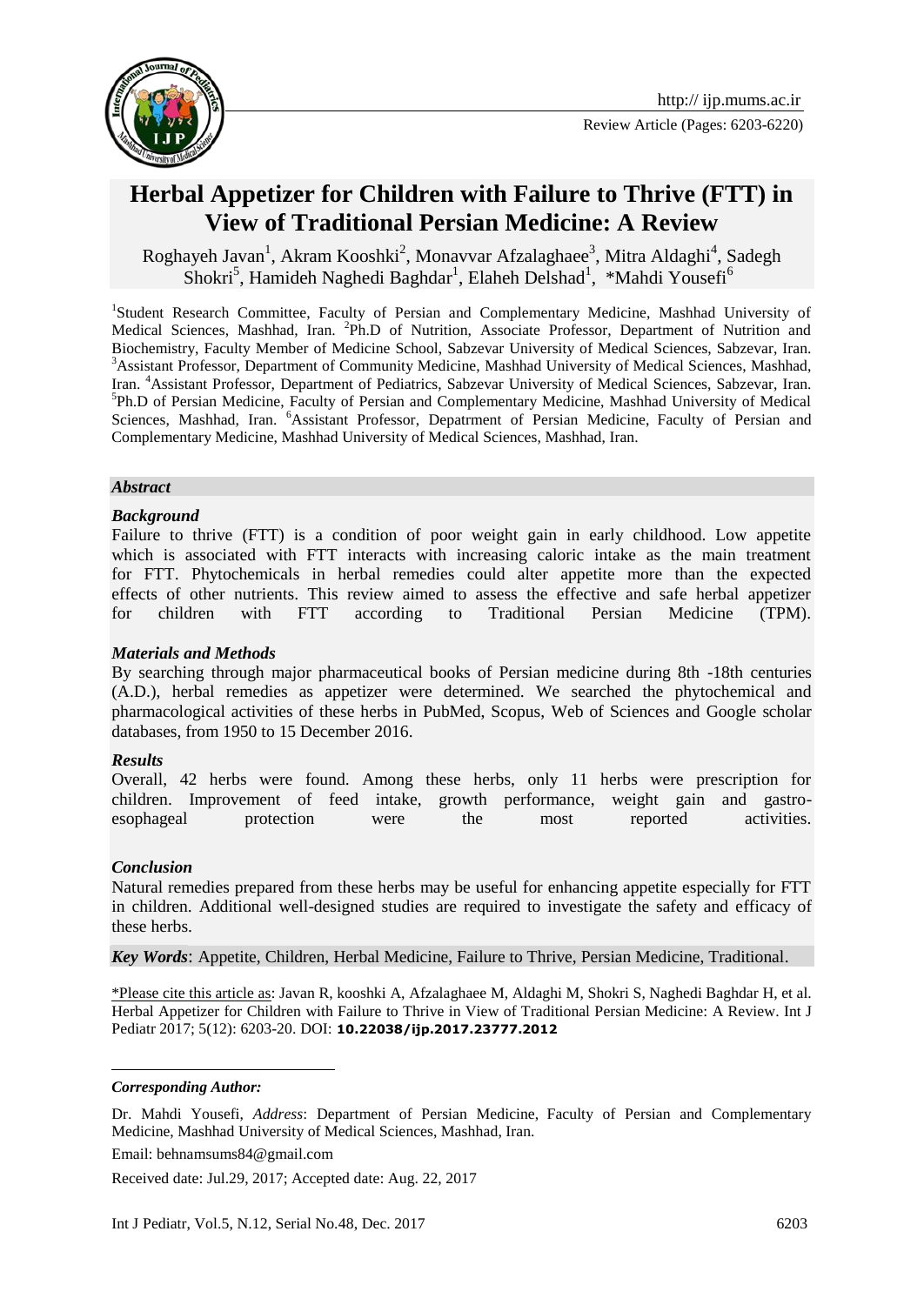#### **1- INTRODUCTION**

 Failure to thrive (FTT) is a condition of poor weight gain and growth of any age, especially in infancy and early childhood (1). FTT exists in all socioeconomic groups with the relative priority incidence in lower income communities (2). As a result of negative effects of FTT on children in terms of a long-term sequel of developmental delay, micronutrient deficiencies, and suboptimal linear growth, it is noticeably important to treat these deficiencies (3-6). Majority of cases secondary to inadequate nutrition whether medical, or psychosocial problems lead to FTT (7). According to parent's reports, 20% of children showed eating disorders during childhood (8). Although increasing caloric intake is the main treatment for FTT, low appetite associated with FTT interacts with this treatment (9, 10). Majority of studies demonstrate the effectiveness of the intervention in terms of applied behavior analysis in treatment of feeding disorders (11, 12).

Cyproheptadine has been used for improving feeding behaviors and weight gain. This drug has its own side effects (13). It is believed that herbal medicines are relatively safer and have fewer side effects than other medicines (14). In recent years, there has been an increasing tendency through using herbal supplements in diseases all over the world (15). The use of herbal medicines is also common in children (16, 17). Phytochemicals that are found in herbal remedies could alter appetite beyond the expected effects of other nutrients (18). Many herbs have been introduced in Traditional Persian Medicine (TPM) for enhancing appetite and maybe useful for children with FTT. Mechanisms of action for some of these plants are known. This study was conducted to extract the traditional herbal appetizers from Persian medicine literatures on the basis of new researches.

### **2- MATERIALS AND METHODS**

 The main books of TPM and herbs advised for increasing appetite were selected according to the following criteria:

- Author's reputation,
- Historical coverage (a thousand year ranging from about 800 to 1800 A.D),
- Repetition of herbal administration (at least in two textbooks).

According to these criteria, the following books were selected: Al-Hawi fi al-tibb (The Liber Continents) by Rhazes (865- 925 A.D.), Al-Qanun fi'l-Tibb (The Canon of Medicine) by Avicenna (980-1037 A.D.), al-Abniah 'an Haqaeq al Adwia by Abu Mansur Movafaq ibn Ali al-Heravi (10th century)', Tuhfeh-ye Hakim Mu'min by Mir Muhammad Mu'min Husaini Tonekaboni (1669 AD), known as Hakim Mu'min and Makhzan-Al-Advie by Aghili Khorasani (1772 AD). *Shahvat* (which means appetite) and *Moshahhee* (which means appetizer) were the specific main key words used for searching herbs in traditional textbooks (19-23).

The next step was designed for evaluating the safety of these herbs in children according to new herbal books and electronic databases. The other search was performed using electronic databases including PubMed, Scopus, from 1900 to 15 December 2016 to find any *in vitro*, animal or clinical evidence for the efficacy of each of these herbs and the relevant pharmacological activities supporting their effectiveness in appetite enhancing. The search keywords used included scientific or common name of each plant with "appetite", "ghrelin", " neuropeptide Y", "growth", "weight", "leptin", "serotonin", "gut hormones", "nesfatin-1", "Vaspin",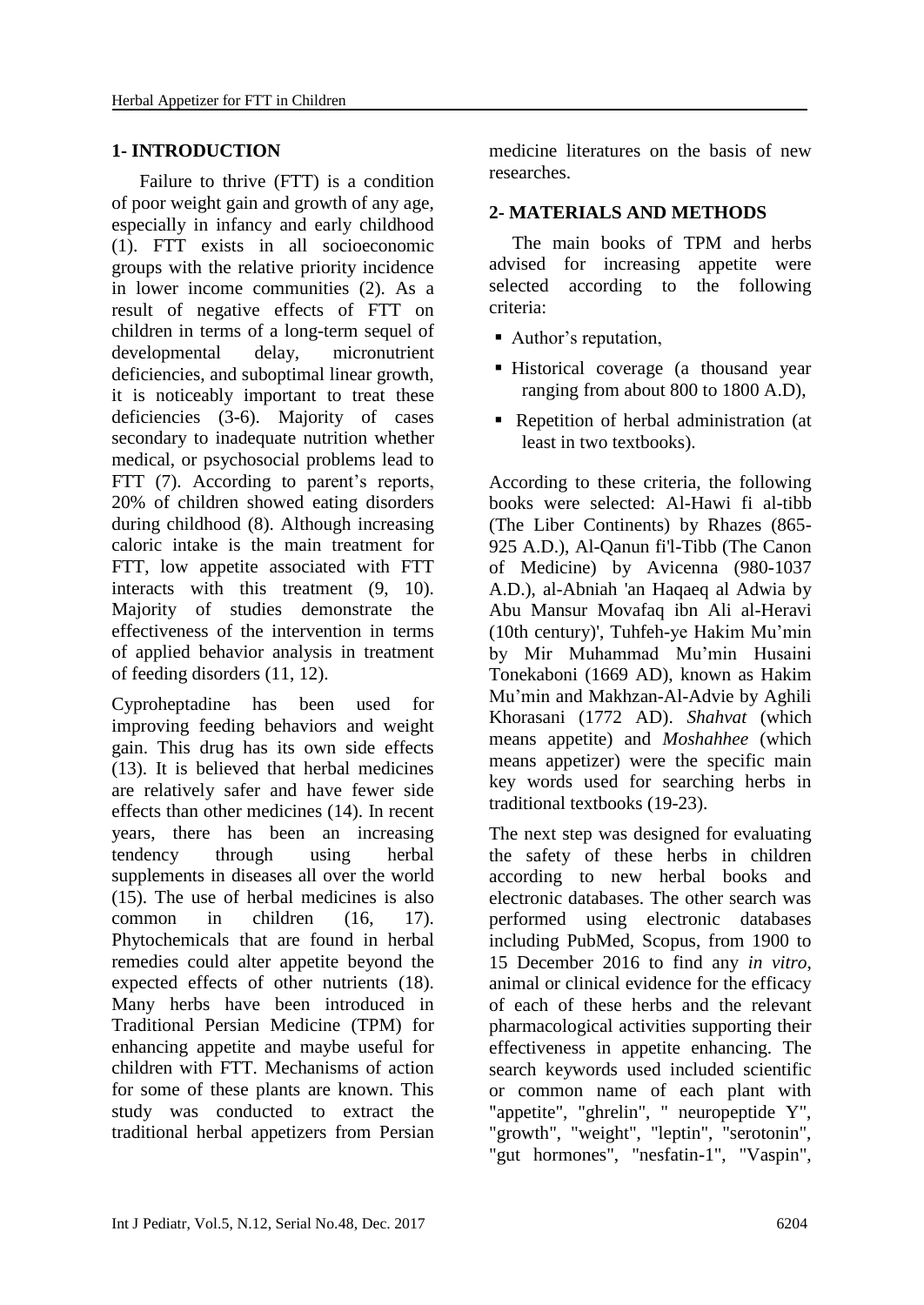"apelin", "visfatin", and "cholecystokinin". Language restriction was performed, and only studies in Persian or English languages were considered in this study.

### **3- RESULTS**

#### **3-1. Appetite mechanism in conventional medicine**

 Appetite regulation includes two components: homeostatic which shows daily energy requirement for sustaining bodily functions and hedonic which means pleasures and desires for food (24). The arcuate nucleus (ARC) in the

hypothalamus regulates food intake and energy expenditure with two populations of neurons that show an opposite effect (stimulant or inhibitor) to one another. The medial parts contain orexigenic neurons that act as orexigenic neurons that express neuropeptide Y (NPY), and agouti-related protein (AgRP). The lateral side of ARC act as anorexigenic neurons that express alpha-melanocyte-stimulating hormone (α-MSH) derived from Pro-opiomelanocortin (POMC), and cocaine and amphetamineregulated transcript (CART) (**Figure.1**) (25, 26).



**Fig.1**: Changes in appetite and food intake by stimulant or inhibitor signals.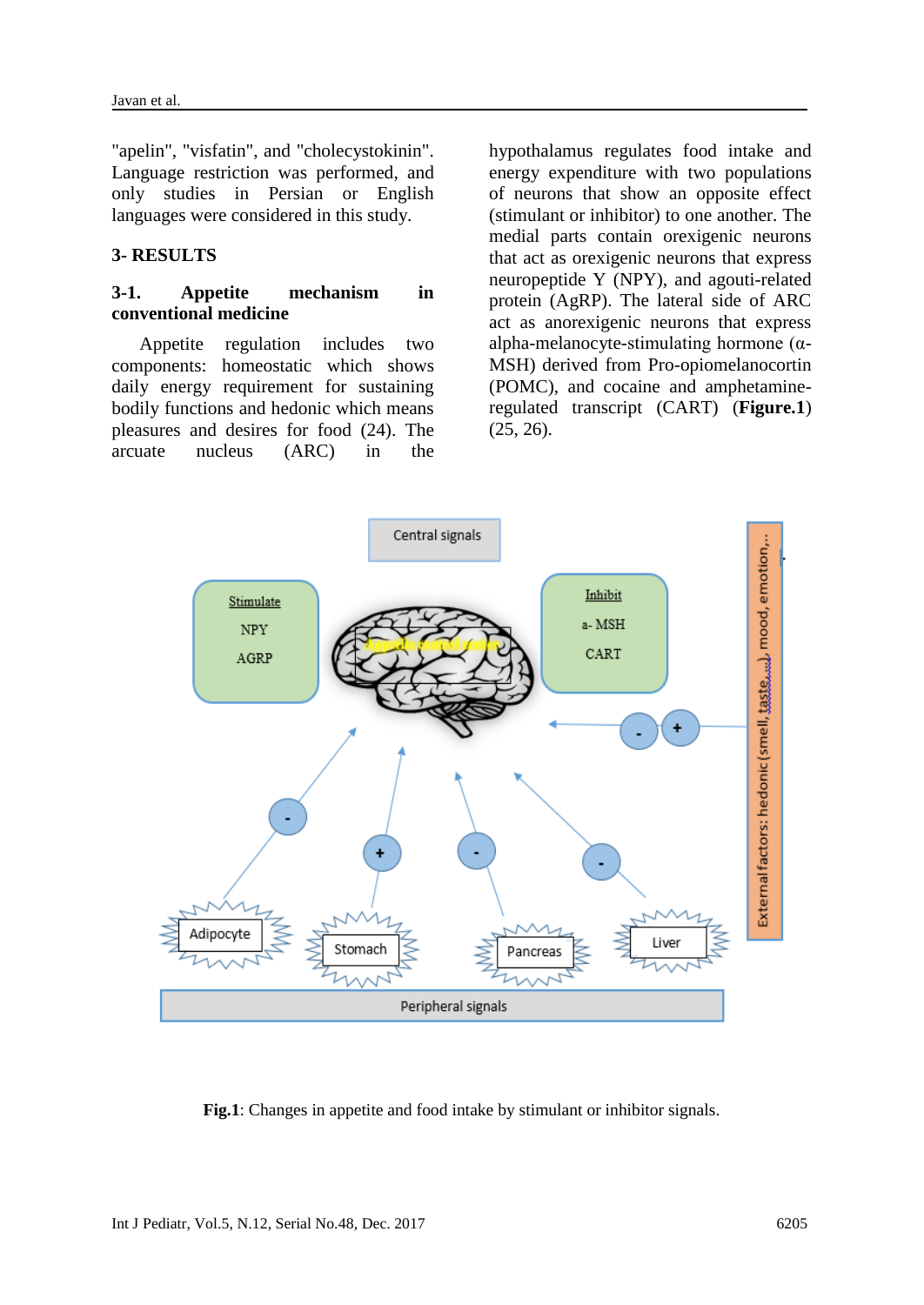Moreover, neuronal circuits, circulating gastrointestinal and adipocyte hormones are involved in this regulation (27). Information signals from peripheral organs are sent to the hypothalamus by vagal afferent pathway and circulation (28). Ghrelin is a stimulating appetite hormone, predominantly found in the stomach (29, 30). Ghrelin also carries out other functions such as regulation of growth hormone (GH), gastric acid secretion, and gut motility (31-33). Increase in food intake has been shown in obese and lean subjects after intravenous administration of ghrelin (34), while other gut peptides such as peptide YY, cholecystokinin, oxyntomodulin (OXM), and glucagon-like peptide-1 (GLP-1) have a reducing role on appetite pathway (35-37). Visceral adipose tissue has an endocrine function, with the secretion of many adipokines such as leptin, and adiponectin (38).

Leptin has an ability to reduce appetite and body weight in lean as well as obese rats (39). Leptin serum levels increased in a BMI-dependent manner in patients with anorexia nervosa (AN) after refeeding (40). Vaspin, a new adipokine, have shown higher levels in serum of girls with restrictive anorexia nervosa compared to the control group (41). Other adipokines such as visfatin and apelin had lower levels in underweight children compared to normal group and should be considered in the etiology of anorexia (42).

# **3-2. Appetite mechanism in TPM**

According to Traditional Persian Medicine, existence is formed by four groups of elements, which are symbolically named fire, air, water, and earth. Every element has its specific quality for example, fire is hot and dry, air is hot and moist, water is cold and moist, and soil is cold and dry. The combination of these elements with different ratios makes the temperament. So every being has its own quality which is dependent on

the most dominant element existing in its structure (43, 44). The temperament has an important role in maintaining the ideal healthy state of an individual. Dystemperament in humans result from imbalances in healthy temperament, and may lead to organ dysfunction and disease. Humor is a biochemical composition originating from disposition of foodstuffs in stomach towards liver and blood vessels (45). Four natural humors in the body are related by pairs of qualities: Sanguine is hot and wet, bile is hot and dry, phlegm is cold and wet and melancholy is cold and dry (46). In TPM, having an appropriate appetite is considered as a sign of health. The main organs which are involved in this regulation are stomach, liver and brain. Every dystemperament in whole body or in these organs may lead to loss of appetite. In most cases, hot dystemperament in the heart or excess cold dystemperament in whole stomach is the main responsibility in the loss of appetite. Cold weather can enhance the appetite in contrast to hot weather. Melancholy is increased in the stomach when an individual is in a state of hunger. Fundus is sensitive to melancholy, so this humor can stimulate the appetite. This sensation may be lost because of brain disorders or neural involvement. Melancholy is considered as a sour taste. Sleep and mood affect the appetite (22, 47).

# **3-3. Herbal appetizers in TPM**

The most common plants which have been recommended by TPM to enhance appetite are shown in **Table.1**. Forty two herbs were known as appetite enhancing herbs with majority of were from *[Lamiaceae](https://en.wikipedia.org/wiki/Lamiaceae)* followed by *Rosaceae* and *Apiaceae.* Only sumac and citron were mentioned as appetite enhancers in all 5 main TPM texts. Other herbs such as peach, apple, quince, olive, lettuce, radish, mastic, onion were followed as more cited herbs in these texts and most of these plants were not considered as healthy in children. There is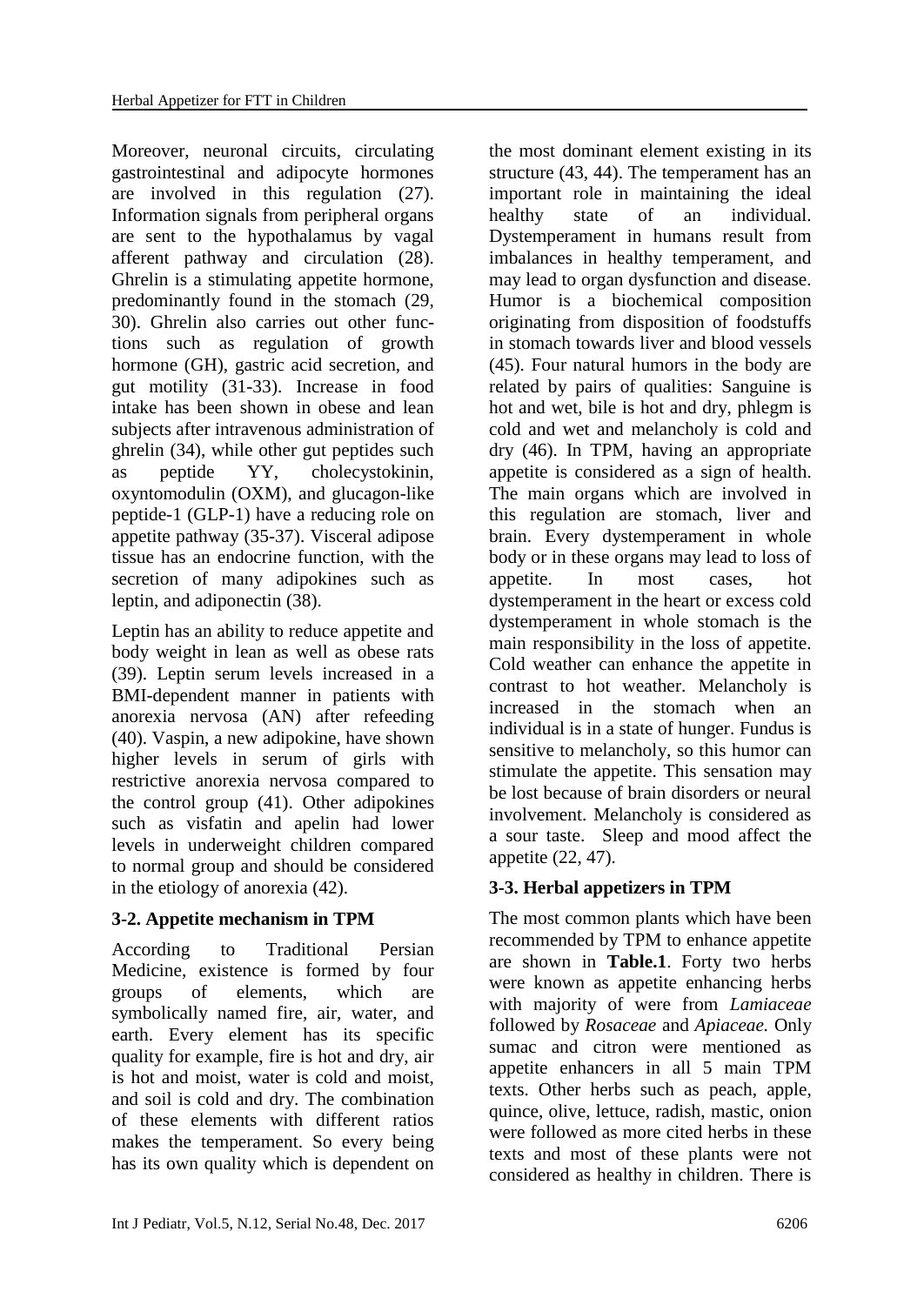no available data on the safety of many herbs in children. However, a search on pediatrics herbal books, herbal monographs, resources and databases showed that 11 herbs including apple, quince, olive, peppermint, mint, chickpea, lettuce, radish, coriander, flixweed and onion were identified as safe for children (**Table.1**). Although wormwood is advised for enhancing appetite in children through phytotherapy in paediatric books and widely used in many countries; the European Medicines Agency (EMA) does not recommend the use for children due to lack of sufficient data (59). There are few studies on the therapeutic effects of these herbs on appetite enhancing. We could not find randomized clinical trials about orexigenic pathway for them. Hence, other positive effects on gastrointestinal organs and weight gain were considered. These findings are presented in **Table.2 (***please see the tables 1 and 2 in the end of paper*).

# **3-3-1.** *Allium cepa* **L.**

Onion, a species of the genus *Allium,* is probably native of south west Asia (76). According to TPM, onion is a herbal appetizer which has tonic effect on digestive system (19). Onion possesses noticeable health beneficial substances such as the flavonoid (mainly quercetin). Quercetin may protect against cardiovascular disease, and cancer (77). Organosulfur compounds have been associated with anthelmintic, antiseptic and hypoglycemic effects of onion (76). These compounds have been linked to lowering of cholesterol levels and blood pressure (78). High levels of antioxidant compounds (polyphenolics) in onion have protective effects against different degenerative agents (79).

Onion has been used in animal feed as digestion stimulants and growth promoters. An et al. investigated the effects of onion extract on growth performance of broilers. Chicks were

divided into four groups and experimental diets (non-medicated diets containing 0.3 or 0.5% onion extract), or fed control diets (non-medicated commercial diet or medicated antibiotics) for 5 weeks. Weight gain of the group fed by non-medicated control diet was lower than those fed by medicated control group. Weight gain of broiler chicks fed with 0.3 or 0.5% onion extract was as similar as medicated control group (68).

# **3-3-2.** *Coriandrum sativum* **L.**

Coriander has been widely used for the treatment of different disorders such as loss of appetite, insomnia, vertigo, airways and digestive disorders. In TPM, it is considered as a tonic for stomach, heart and brain (19, 23). Coriander is prescribed for enhancing appetite in children in recent books (50). Various cases have reported the allergenicity of coriander (80, 81). Sensitivity to the Apiaceae family (coriander, caraway, fennel, celery) of spices was reported to be high following skin prick tests in children (< 15 years old), and adults (82). According to European Food Safety Authority (EFSA), "coriander seed oil" as a novel food ingredient (NFI) is not aimed towards children (83). The main bioactive compounds present in coriander are lipids (containing fatty acids, sterols, and tocols), polyphenols and essential oils (84). Many studies have shown the medicinal effects of coriander as a sedative-hypnotic, antioxidant, anxiolytic, analgesic, and anticonvulsant, gut modulatory, and diuretic herb (85-88).

Nematy et al. investigated the effect of *Coriandrum sativum* (coriander) hydroalcoholic extract on rat appetite. They divided thirty male wistar rats randomly into five groups. One of the two control groups received 0.5 ml of water per day (vehicle group), the other one did not receive anything (control group). The other 3 groups were treated daily with 50, 100 or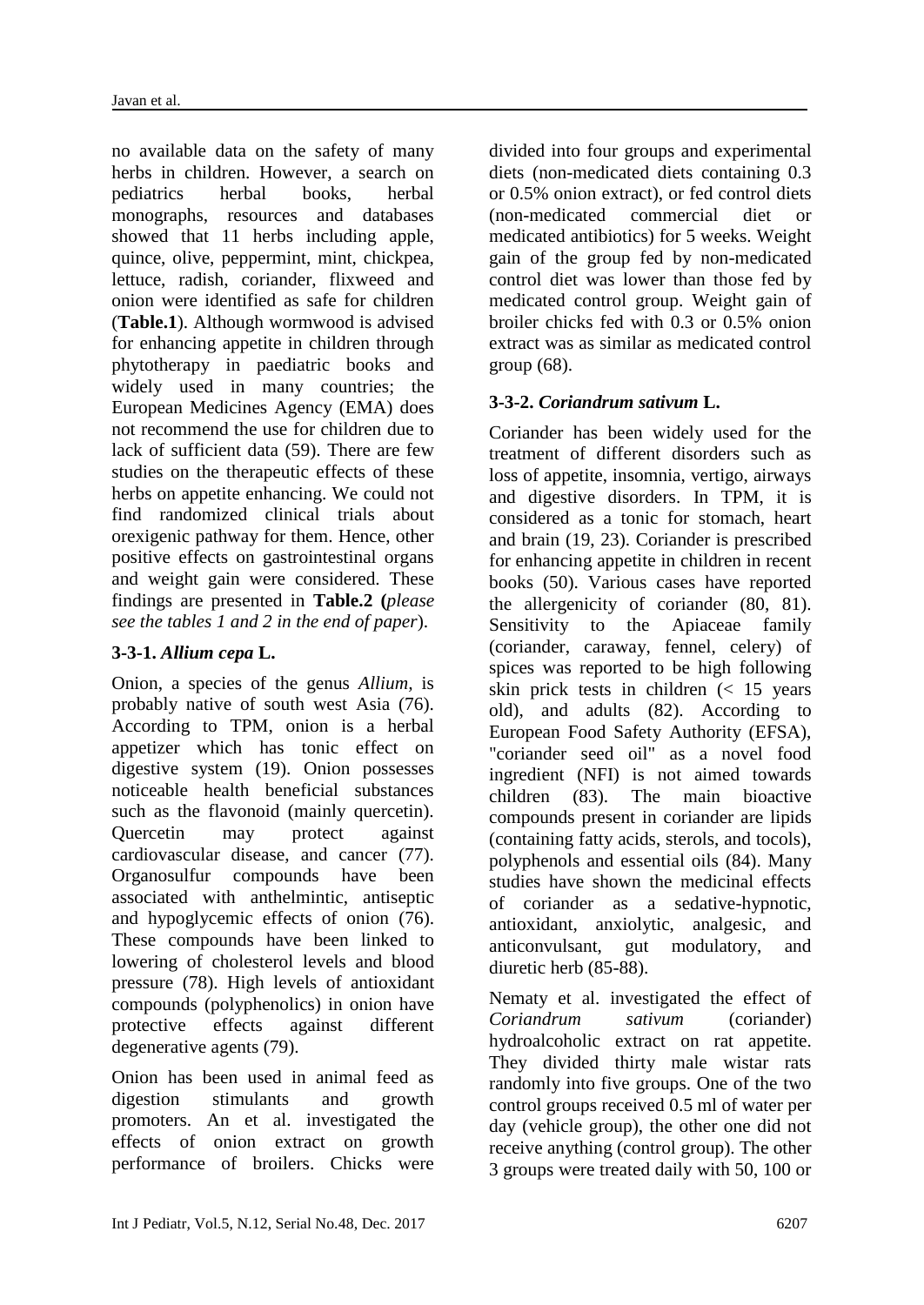150 mg/kg of coriander for 7 days. There was a significant change in energy intake after treatment by 100 and 150 mg/kg of the extract in comparison to other groups. This study indicated that coriander had positive effects on appetite of rats (69).

## **3-3-3.** *Artemisia absinthium* L.

Wormwood is considered as a tonic for stomach, liver and whole body and used as an *anti-helminthic* in TPM. It is administrated for enhancing appetite and stomach ache (22, 23). Several trials demonstrated the advantageous effects of wormwood for the treatment of many diseases condition such as lead exposure, inflammatory periodontal disease, Crohn's disease (89-91). Wormwood has phytochemicals such as phenolic and flavonoids compounds. These compounds may contribute to its anti-oxidative activity (92). Thujone, a bicyclic ketone terpene, is a major active ingredient of wormwood which was blamed for his side effects such as seizures. Risk assessment of Thujone in foods and medicines showed that there is no risk associated with the occasional medicinal use of wormwood or sage (93, 94). Although wormwood is indicated for appetite in Pediatric Phytotherapy hand book, the European Medicines Agency (EMA) did not recommend the use for children under 18 years of age (50, 59). Taraghdari et al. investigated orexigenic effect of *Artemisia absinthium* in rats. Rats were randomly divided into five groups. Control group did not receive anything and Vehicle group received0.5 ml of water per day. All 3 remaining groups received 50, 100 and 150 ml of wormwood. The results showed that in comparison to the control group, there were no significant  $(p>0.05)$ differences in energy intake (receive) before and during intervention between three case groups. In this study, data showed ineffective and dose-related result of wormwood on appetite of rats (70).

# **3-3-4.** *Mentha spicata L.*

effect of spearmint on stomach and reducing stomach bloating has been mentioned in TPM in terms of useful consequences on nausea, vomiting, hiccup and belch. Spearmint, especially with pomegranate, considerably enhances appetite (22, 23). The aromatic herbs of the "mint" group include taxa of the Lamiaceae family. All of them have rich essential oils in *p-menthane* compounds (95). Mint is mostly taken after a meal due to its ability to reduce indigestion and intestinal spasms by reducing the gastrocholic reflux (96). *M. spicata* possesses several biological activities such as antimicrobial and antioxidant activities as well as being quite rich in phenolic components (97, 98). In an animal study, impact of different levels of spearmint was investigated on performance in broiler diets. Birds were fed with four levels of spearmint of 0, 1, 1.5, and 2%. Average feed intakes obtained from the experiment were 2680.20, 2679.11, and 2708.55, respectively. Nevertheless, the body weight gains for the treatments were 1481.63, 1512.81, 1519.57, and 1519.63, 0, 1, 1.5 and 2, respectively. As a result of feed intake, there is body weight gain of broiler which is enhanced by the supplementation of different levels of spearmint to the diets (71). Khurshid et al. investigated the effect of peppermint on performance in broiler diets in five groups. Group (T1) is considered as control, without additives in diets whereas T2 and T3 were fed with raw mint leaves 1% (T2), and 2% (T3). In T4 and T5, enzyme treated mint leaves, 1 and 2% were added to the basal diet. In comparison to control group, birds that received diet supplemented with either raw and enzyme treated mint leaves gained significantly (p<0.05) higher live body weight. There was a significant  $(p<0.05)$  improvement in cumulative feed conversion ratio in all the treatment groups when compared with the control (99).

Mint is a well-known herb in TPM. Tonic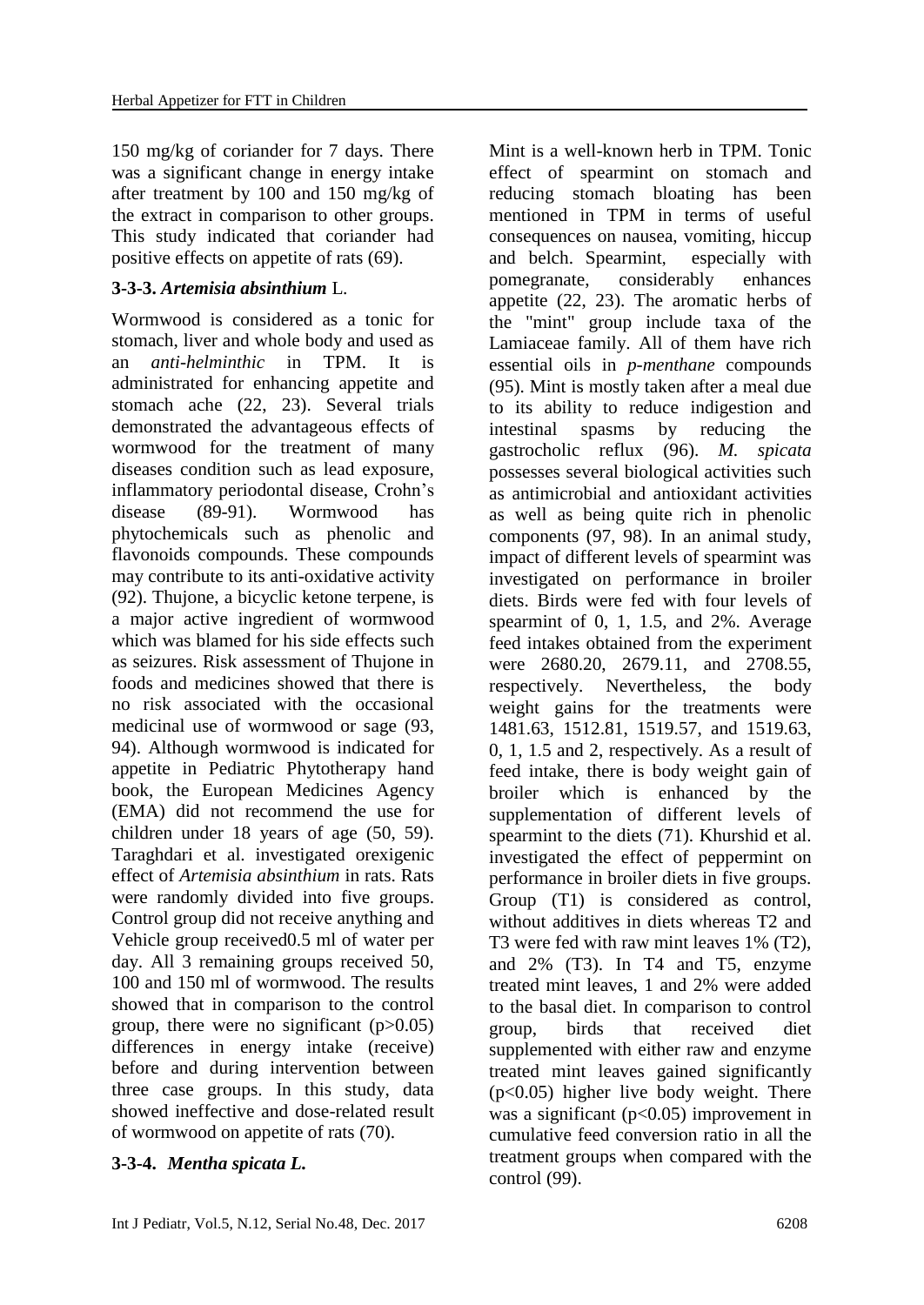### **3-3-5.** *Olea europeae*

The Olive tree is a native of the Mediterranean basin and parts of Asia and now it is widely cultivated in many other parts of the world (10). According to TPM, olive is considered as a tonic for stomach and enhancing appetite when used during meals (23). The presence of high content of monounsaturated fatty acid (MUFAs), and functional bioactives including carotenoids, phospholipids, tocopherols, and phenolics, with multiple biological activities in olive oil are the main reasons ascribed to the health benefits of olive oil (101, 102). Olive fruit contains hydrophilic (phenolic acids, phenolic alcohols, flavonoids and secoiridoids), and lipophilic (cresols) phenolic compounds that are known to possess multiple biological activities such as anticarcinogenic, antioxidant, antimicrobial, anti-inflammatory, antidyslipidemia, anti-hypertensive, cardiotonic, laxative, and antiplatelet. Pectin, organic acids, and pigments are other important compounds present in olive fruit (103).

Olive leaf extract shows gastro-protective activities against experimentally induced gastric lesions by absolute ethanol in mice. Administration of 40, 80, and 120 mg/kg olive leaf had similar protective effect to reference drug ranitidine given to the positive control at a dose of 50 mg/kg, intragastrically (104). Odabasoglu et al. evaluated the effects of vegetable oils (corn, olive and sunflower oils), and alphatocopherol on anti-inflammatory, and gastrointestinal profiles of indomethacin in rats. Indomethacin given with sunflower, corn, and olive oils reduced paw edema induced by carrageenan by 79.5, 74.0, and 60.5%, whereas individual indomethacin and diclofenac reduced paw edema by 56.2, and 50.7%, respectively. These oils and alpha-tocopherol effectively improved the levels of antioxidant defense systems in rat stomach tissues against oxidative

damage (72). Gastroprotective activity of *Hypericum perforatum* L. maceration in three: oils sunflower (E1), olive (E2), and palm oil (E3), was evaluated by using cold-restraint stress (CRS) induced rat gastric mucosa lesions test. Contrary to the lowest quercetin content, HPE prepared with olive oil (E2) showed the highest protection against gastric damaging action of CRS (73).

### **3-3-6.** *Cydonia oblonga Mill*

Quince as a fruit has been used in TPM to increase appetite. According to TPM, it has tonic effects on stomach, brain and heart, and may be useful in liver weakness (23). The quince is a native of Iran, and Turkey, but it is now found in other places (104). Quince has significant health promoting values and activities, including phenolic composition, antioxidant capacity, anti-inflammatory, anti-allergic, anti-microbial, anti-carcinogenic, antiulcerative, and it might also act as a tonic for brain and heart (106). It is an appropriate source of vitamin C and minerals especially calcium, magnesium, potassium, and phosphorus. Moreover, quince contains organic acids, sugars, and fatty acids. Quince is considered as a suitable source of polyphenols due to the high intensity of astringency and bitterness of this fruit even at ripening stage (106).

Aqueous ethanol extracts of quince fruit have been shown to exhibit anti-*Helicobacter pylori* activity (108, 109). Tansaz et al. evaluated the anti-gastroesophageal reflux effect of *Cydonial oblonga* Mill fruit extract in a pilot study. After one month administration of quince extract to 5 infants with reflux and without any response to routine management, four of them had significant changes in the symptoms of reflux including vomiting, cough, agitation and low appetite. They concluded that because of the astringent property of quince, it can reinforce the sphincter and inhibit the reflux (74).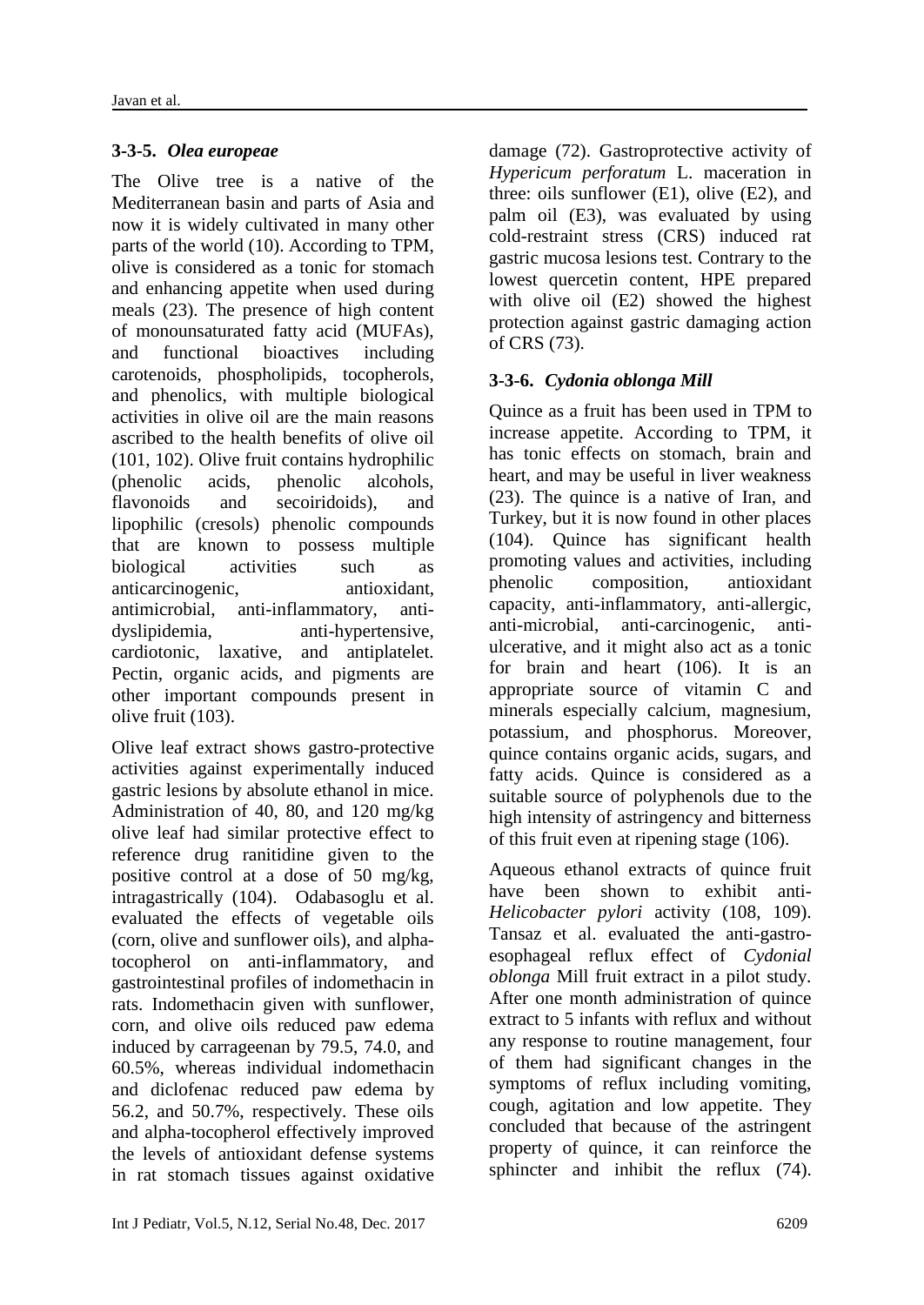Zohalinezhad et al. evaluated the efficacy of quince syrup in pediatrics with symptomatic gastro-esophageal reflux disease. In this study, symptoms were reduced in quince compared to control group (receiving omeprazole), but no significant differences were found between two groups (65).

### **3-3-7.** *Malus domestica Borkh.*

Apple is a well-known fruit in TPM with many beneficial effects on main organs such as heart, brain, liver, and stomach. Apple with astringent effect on the heart helps the stomach and enhances appetite (18). Polyphenols which are found in apple have a wide range of biological activities with a role in prevention of chronic diseases (75). Flavonoids, a major class of phytochemicals found commonly in apple, have an inverse relationship with coronary mortality in women (110).

Current data suggest that apple might be linked to reduced risk of many diseases such as lung cancer, asthma and cardiovascular disease. Apple may also influence outcomes related to diabetes, bone health, Alzheimer's disease, cognitive decline of normal aging, weight management, and gastrointestinal protection from drug injury (111). Carrasco-Pozo et al. evaluated the protective effect of apple peel polyphenol extract (APPE) against gastrointestinal damage in rats treated with indomethacin. An increase in malondialdehyde concentrations and decrease in the ratio of reduced glutathione (GSH) to oxidized glutathione (GSSG) following administration of APPE protected the gastric, intestinal, and colonic mucosa from oxidative stress. APPE also showed anti-inflammatory effects as evidenced by the lower myeloperoxidase activity (75).

### **4- DISCUSSION**

 Medical help is often favorable for children with poor appetite and growth.

However, there are few studies that have evaluated the effects of herbal extracts on appetite (112). The current study conducted a scientific evaluation to find the relevant pharmacological activities supporting the effectiveness of TPMrecommended plants on appetite enhancing. In TPM, having appropriate feeding behaviors are considered as nutritional orders for everyone. Central Nervous System (CNS) has a main role in appetite and any disturbance.

Hence, behavioral therapy and emotional control are the first step in the treatment of appetite disease according to TPM scholars. Recent researches mentioned the role of many G protein coupled receptors (GPCRs) in the oral cavity and gastrointestinal tract acting as taste receptors. The gastrointestinal tract can sense basic tastes in the same manner with the tongue in most cases. In health, these receptors control the secretion of gut hormones and the expression of nutrient transporters to maintain energy and glucose homeostasis and gastrointestinal function through sense nutrients from a luminal and then transmit them as well; any disturbances or adaptations in the expression or sensitivity of these taste receptors and their signaling pathways in disease may affect digestive behavior and metabolism. Evidences suggest that bitter agonists could be considered as suitable targets to reduce hunger and motility (113). The identity of the sour taste sensor is still unknown (114).

According to TPM, sour taste helps to create a good appetite. Studies for evaluating relationship between sour taste receptors and ghrelin or other signaling hormones, in future are advisable. This study had a clear limitation which was not considering all of the related literature in other foreign languages and unpublished data. Despite the widespread use of medicinal herbs, their administration is doubtful because of insufficient studies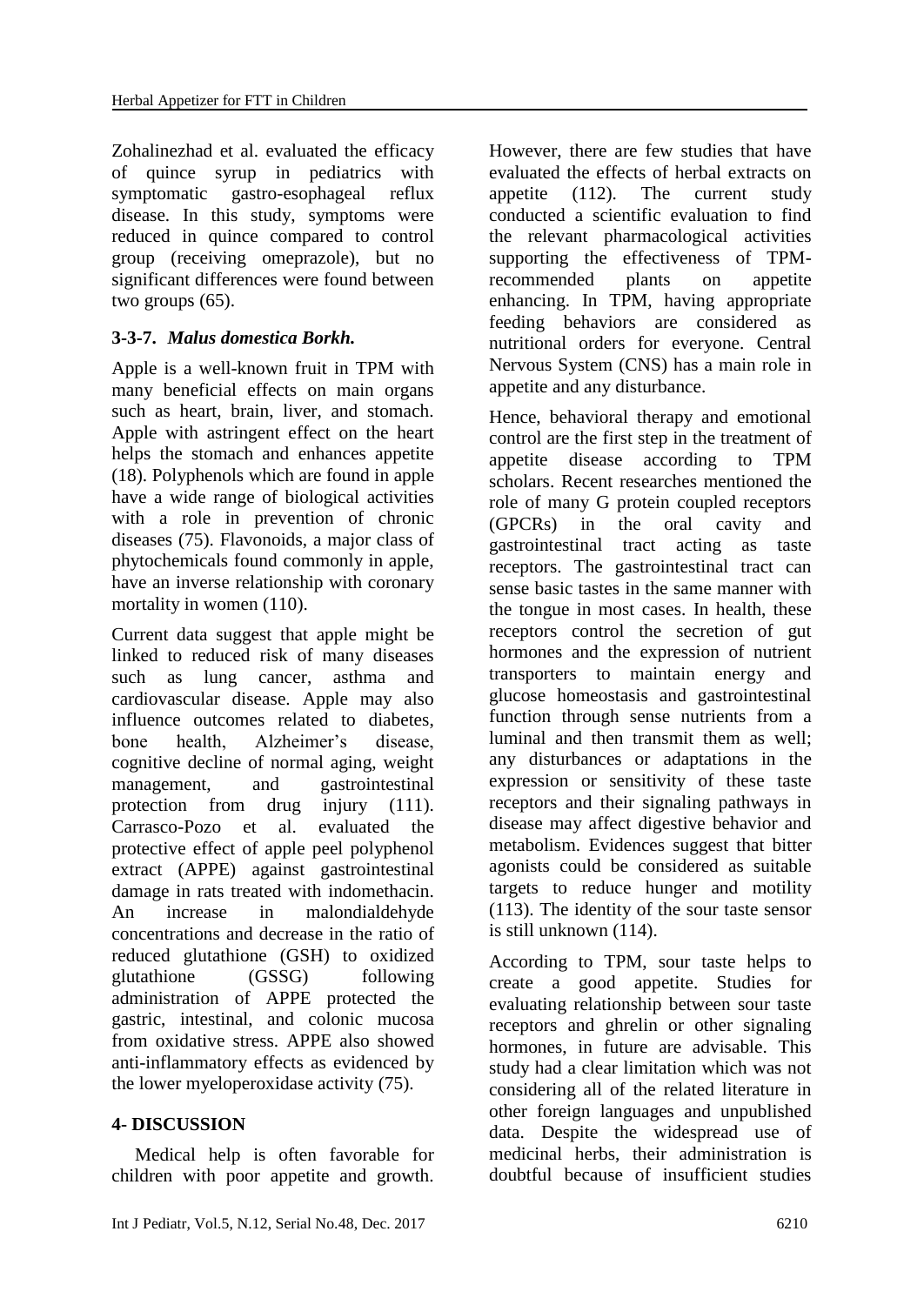about safety and drug interactions especially in children. Further studies are required to make a decision about the helpfulness and safety of these herbs.

### **5- CONCLUSIONS**

 Appetite enhancing natural medicines with repeated traditional reports may be appropriate sources of new drug discovery. These natural medicines may introduce new ways in the treatment of children and adolescence diseases with low appetite such as anorexia in cancers. Additional pharmacological and clinical studies will open new ways for better understanding of the exact mechanisms through which these plants and their ingredients act.

### **6- CONFLICT OF INTEREST**

The authors have no conflict of interest to declare.

### **7- ACKNOWLEDGMENTS**

This study is a part of the Ph.D. dissertation and is supported and funded by chancellery for research, Mashhad University of Medical Sciences.

#### **8- REFERENCES**

1. Cole SZ, Lanham JS. Failure to thrive: an update. Am Fam Physician. 2011;83(7):829- 34.

2. Gahagan S. Failure to Thrive: A Consequence of. Pediatr Rev. 2006;27(1):e1 e11.

3. Casey PH, Whiteside-Mansell L, Barrett K, Bradley RH, Gargus R. Impact of prenatal and/or postnatal growth problems in low birth weight preterm infants on school-age outcomes: an 8-year longitudinal evaluation. Pediatrics. 2006;118(3):1078-86.

4. Lozoff B, Smith JB, Kaciroti N, Clark KM, Guevara S, Jimenez E. Functional significance of early-life iron deficiency: outcomes at 25 years. The Journal of pediatrics. 2013;163(5):1260-66.

5. ud Din Z, Emmett P, Steer C, Emond A. Growth outcomes of weight faltering in infancy in ALSPAC. Pediatrics. 2013;131(3):e843-e9.

6. [Saeidi M,](https://www.scopus.com/authid/detail.uri?authorId=55927110500&eid=2-s2.0-85006924985) [Vakili R,](https://www.scopus.com/authid/detail.uri?authorId=55966390700&eid=2-s2.0-85006924985) [Khakshour A,](https://www.scopus.com/authid/detail.uri?authorId=55550328600&eid=2-s2.0-85006924985)  Taghizade [Moghaddam H,](https://www.scopus.com/authid/detail.uri?authorId=57192586132&eid=2-s2.0-85006924985) [Kiani MA,](https://www.scopus.com/authid/detail.uri?authorId=54683993700&eid=2-s2.0-85006924985) [Zarif B,](https://www.scopus.com/authid/detail.uri?authorId=57192586817&eid=2-s2.0-85006924985) et al. Iron and multivitamin supplements in children and its association with growth rate. [International Journal of Pediatrics.](https://www.scopus.com/sourceid/21100790061?origin=recordpage) 2013;  $1(1):13-17$ .

7. Ferri FF. Failure to Thrive (Pediatric). In: Ferri's Netter Patient Advisor: With Online Access at www NetterReference comFailure to Thrive (Pediatric) Elsevier Health Sciences; 2017. p. 463-4.e1.

8. Micali N, Rask CU, Olsen EM, Skovgaard AM. Early Predictors of Childhood Restrictive Eating: A Population-Based Study. Journal of Developmental and Behavioral Pediatrics. 2016;37(4):314-21.

9. Shields B, Wacogne I, Wright CM. Weight faltering and failure to thrive in infancy and early childhood. B M J. 2012;345:e5931.

10.Cherry R. Failure to Thrive/Growth Faltering Pediatric gastrointestinal and liver disease. Elsevier Health Sciences; 2016. pp. 137-43.e3.

11. Piazza CC. Feeding disorders and behavior: What have we learned? Developmental disabilities research reviews. 2008;14(2):174-81.

12. Volkert VM, Piazza CC. Pediatric feeding disorders. Handbook of evidence-based practice in clinical psychology. 2012.

13. Sant'Anna AM, Hammes PS, Porporino M, Martel C, Zygmuntowicz C, Ramsay M. Use of cyproheptadine in young children with feeding difficulties and poor growth in a pediatric feeding program J Pediatr Gastroenterol Nutr. 2014; 59(5):674-8.

14. Lee JY, Jun SA, Hong SS, Ahn YC, Lee DS, Son CG. Systematic Review of Adverse Effects from Herbal Drugs Reported in Randomized Controlled Trials. Phytotherapy Research. 2016.

15. Javan R, Yousefi M, Nazari SM, Amiri P, Mosavi‐Jarrahi A, Modiramani P, et al. Herbal Medicines in Idiopathic Heavy Menstrual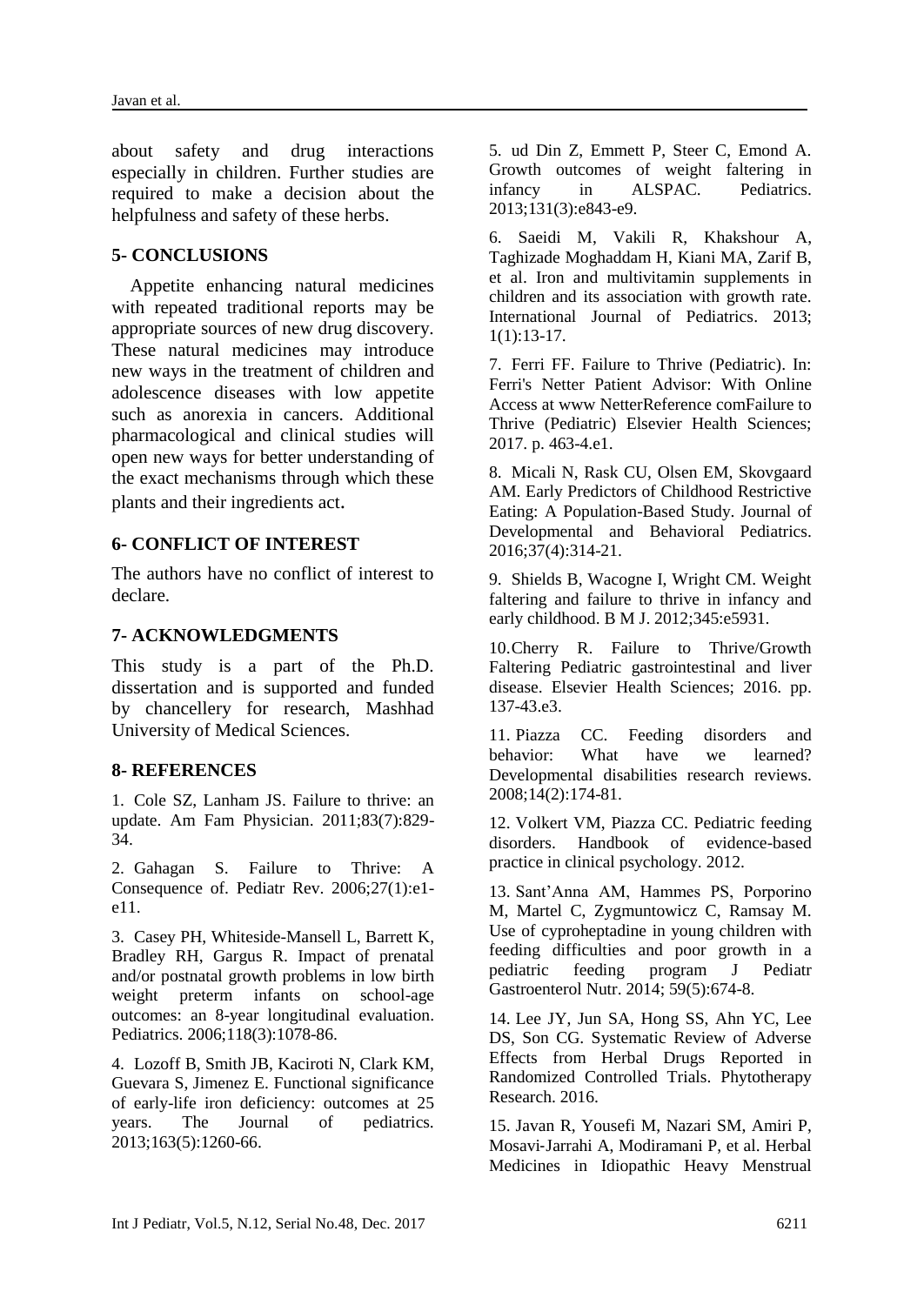Bleeding: A Systematic Review. Phytotherapy Research. 2016;30(10):1584-91.

16. Wheaton AG, Blanck HM, Gizlice Z, Reyes M. Medicinal herb use in a populationbased survey of adults: prevalence and frequency of use, reasons for use, and use among their children. Ann Epidemiol. 2005;15(9):678-85.

17. Barnes PM, Bloom B, Nahin RL. Complementary and alternative medicine use among adults and children: United States, 2007. US Department of Health and Human Services, Centers for Disease Control and Prevention, National Center for Health Statistics Hyattsville, MD; 2008.

18. Tucci SA. Phytochemicals in the control of human appetite and body weight. Pharm J. 2010;3(3):748-63.

19. Aqili Khorasani MH. Makhzan al-Adwiah (Drug Treasure). Reprinted from a copy which was printed in Calcutta dated in 1844. Tehran: Enqelab-e Eslami Publishing and Educational Organization; 1992.

20. Heravi M. Al-abniah an haghayegh eladviah. Tehran: Tehran University; 1967.

21. Razi MZ. Al-Hawi fi'l-Tibb (Comprehensive Book of Medicine). Hyderabad: Osmania Oriental Publications Bureau; 1986.

22. Ibn-Sina H. Al-Qanun fi'l-Tibb (Canon of Medicine). New Delhi: I.H.M.M.R. Printing Press; 1987.

23. Tunakabuni M. Tuhfat al-Mu'minin. Tehran: Research Center of Traditional Medicine, Shahid Beheshti University of Medical Sciences, Nashre Shahr Press 2007.

24. Poulton AS, Hibbert EJ, Champion BL, Nanan RK. Stimulants for the control of hedonic appetite. [Front Pharmacol.](https://www.ncbi.nlm.nih.gov/pubmed/27199749) 2016; 7:105. doi: 10.3389/fphar.2016.00105. eCollection 2016.

25. Ueno H, Nakazato M. Mechanistic relationship between the vagal afferent pathway, central nervous system and peripheral organs in appetite regulation. J Diabetes Investig. 2016, doi: 10.1111/jdi.12492. Epub Epub ahead of print.

26. Dhillo WS. Appetite regulation: an overview. Thyroid. 2007;17(5):433-45.

27. Kaba S, Karaman K, Kömüroğlu U, Bala K, Demir N, Kocaman S, et al. Role of circulating nesfatin-1 in the underweight children with poor appetite. European review for medical and pharmacological sciences. 2015;19(24):4703-6.

28. Berthoud H. Vagal and hormonal gut– brain communication: from satiation to satisfaction. J Neurogastroenterol Motil. 2008;20(s1):64-72.

29. King JA, Wasse LK, Stensel DJ, Nimmo MA. Exercise and ghrelin. A narrative overview of research. Appetite. 2013;68:83- 91.

30. Sobrino Crespo C, Perianes Cachero A, Puebla Jiménez L, Barrios V, Arilla Ferreiro E. Peptides and food intake. Front Endocrinol. 2014; 5:58.

31. Arvat E, Di Vito L, Broglio F, Papotti M, Muccioli G, Dieguez C, et al. Preliminary evidence that Ghrelin, the natural GH secretagogue (GHS)-receptor ligand, strongly stimulates GH secretion in humans. J Endocrinol Invest. 2000; 23(8):493-5.

32. Masuda Y, Tanaka T, Inomata N, Ohnuma N, Tanaka S, Itoh Z, et al. Ghrelin stimulates gastric acid secretion and motility in rats. Biochemical and biophysical research communications. 2000;276(3):905-8.

33. Tack J, Depoortere I, Bisschops R, Delporte C, Coulie B, Meulemans A, et al. Influence of ghrelin on interdigestive gastrointestinal motility in humans. Gut. 2006;55(3):327-33.

34. Druce M, Wren A, Park A, Milton J, Patterson M, Frost G, et al. Ghrelin increases food intake in obese as well as lean subjects. Int J Obes (Lond). 2005;29(9):1130-6.

35. Antin J, Gibbs J, Holt J, Young RC, Smith GP. Cholecystokinin elicits the complete behavioral sequence of satiety in rats. J. Comp. Physiol. Psychol. 1975;89(7):784.

36. Gutzwiller J, Göke B, Drewe J, Hildebrand P, Ketterer S, Handschin D, et al. Glucagonlike peptide-1: a potent regulator of food intake in humans. Gut. 1999; 44(1):81-6.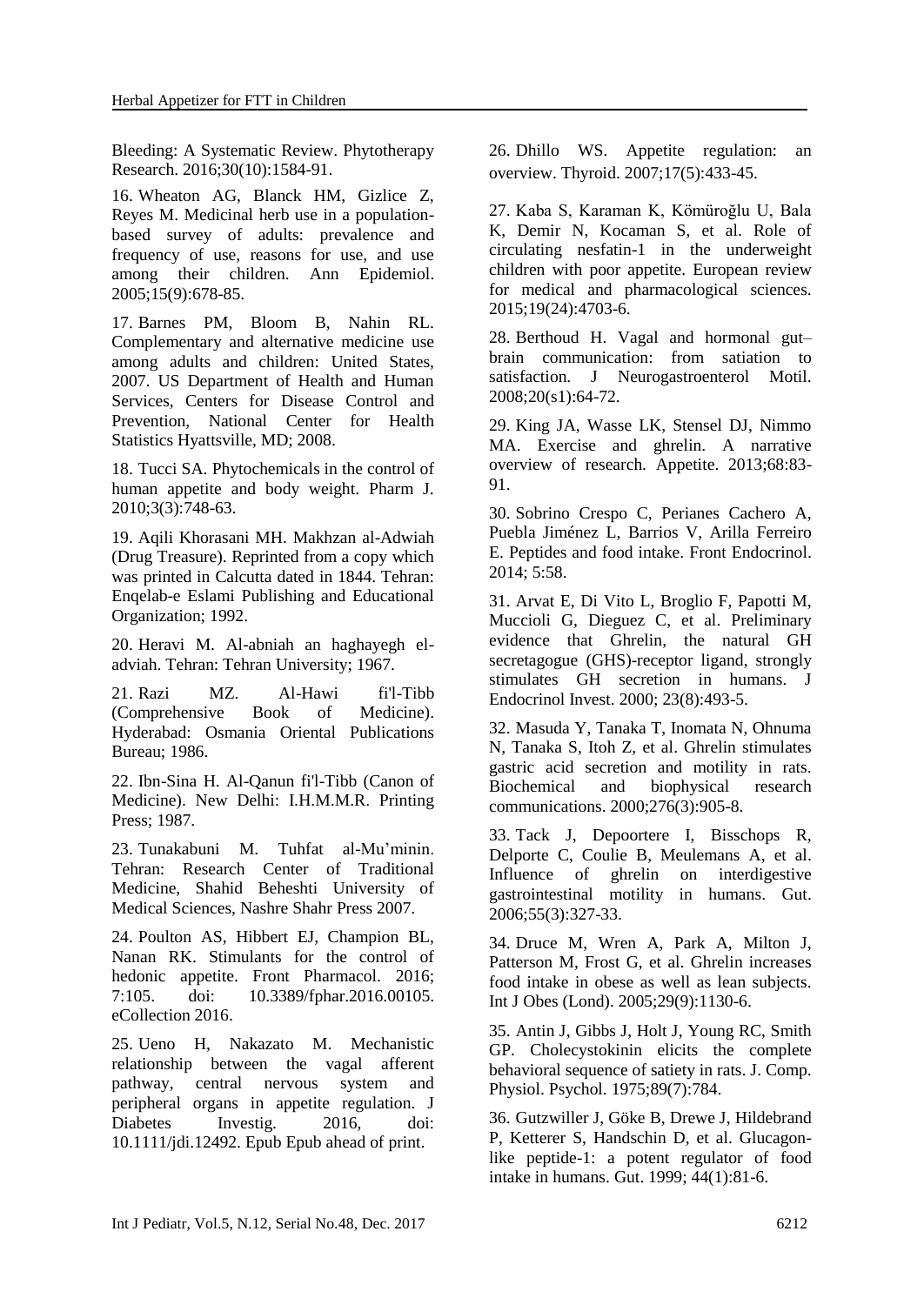37. Dakin CL, Small CJ, Batterham RL, Neary NM, Cohen MA, Patterson M, et al. Peripheral oxyntomodulin reduces food intake and body weight gain in rats. Endocrinology. 2004;145(6):2687-95.

38. Mahan LK, Raymond JL. Krause's food & the nutrition care process 14 ed. St. Louis, Missouri: Elsevier/Saunders; 2017.

39. Schulz C, Paulus K, Jöhren O, Lehnert H. Intranasal leptin reduces appetite and induces weight loss in rats with diet-induced obesity (DIO). Endocrinology. 2011;153(1):143-53.

40. Herpertz S, Albers N, Wagner R, Pelz B, Kopp W, Mann K, et al. Longitudinal changes of circadian leptin, insulin and cortisol plasma levels and their correlation during refeeding in patients with anorexia nervosa. Eur J Endocrinol. 2000;142(4):373-9.

41. Oświęcimska J, Suwała A, Świętochowska E, Ostrowska Z, Gorczyca P, Ziora-Jakutowicz K, et al. Serum vaspin concentrations in girls with anorexia nervosa. Journal of Pediatric Endocrinology and Metabolism. 2016;29(6):681-6.

42.Vehapoglu A, Ustabas F, Ozgen TI, Terzioglu S, Cermik BB, Ozen OF. Role of circulating adipocytokines vaspin, apelin, and visfatin in the loss of appetite in underweight children: a pilot trial. J Pediatr Endocrinol Metab. 2015;28(9-10):1065-71.

43. Ardekani MRS, Rahimi R, Javadi B, Abdi L, Khanavi M. Relationship between temperaments of medicinal plants and their major chemical compounds. J Tradit Chin Med. 2011;31(1):27-31.

44. Javan R, Feyzabadi Z, Kiani M. Management of Infantile Colic; Based on Traditional Iranian Medicine. Int J Pediatr. 2015;3(5.1):909-13.

45. Ahmad Emami S, Sahebkar A, Javadi B. Paresthesia: a review of its definition, etiology and treatments in view of the traditional medicine. Curr Pharm Des. 2016;22(3):321-7.

46. Rezadoost H, Karimi M, Jafari M. Proteomics of hot-wet and cold-dry temperaments proposed in Iranian traditional medicine: a Network-based Study. Sci Rep. 2016;6:30133.

47. Ahwazi M. Kamel-al-Sanaat al-Tibbiah (The Perfect Art of Medicine). Bulaq, Al-Matbaah al-Misryyah.pp. 1877.

48. World Health Organization. WHO monographs on selected medicinal plants. Geneva, 1999.vol:1

49. Celery seed. Available at: http://umm.edu/health/medical/altmed/herb/cel ery-seed.

50.Schilcher H. Phytotherapy in paediatrics: handbook for physicians and pharmacists: Medpharm Scientific Publishers; 1997.

51. Ajwan general information. Available at: http://www.herbalremedies.com/ajwa

in-information.html.

52. Tarragon (Artemisia dracunclus). Available at: http://www.naturallivingcenter.net/ns/Display

Monograph.asp?DocID=basic-interactionstarragon&storeID=b571dewxvcs92jj200akhmc cqa7w8v75

53. Pareek A, Suthar M, Rathore GS, Bansal V. Feverfew (Tanacetum parthenium L.): A systematic review. Pharmacognosy reviews. 2011;5(9):103.

54. World Health Organization. WHO monographs on selected medicinal plants. Geneva, 1999. vol:4. Available at: http://apps.who.int/medicinedocs/en/d/Js16713 e/.

55. Nimrouzi M, Zarshenas MM. Functional constipation in children: non-pharmacological approach. J Integr Med. 2015;13 (2):69-71.

56. Mrijuana (Cannabis sativa). Available at: http://www.naturallivingcenter.net/ns/Display Monograph.asp?DocID=bottomlinemarijuana&storeID=b571dewxvcs92jj200akh

mccqa7w8v75#SAFETY

57. Terminalia Chebula Herb Uses, Benefits, Cures, Side Effects, Nutrients Repertory.. Available at: http://herbpathy.com/Uses-and-Benefits-of-Terminalia-Chebula-Cid1584.

58. Lettuce. Available at: http://www.naturalmedicinalherbs.net/herbs/l/l actuca-sativa=lettuce.php.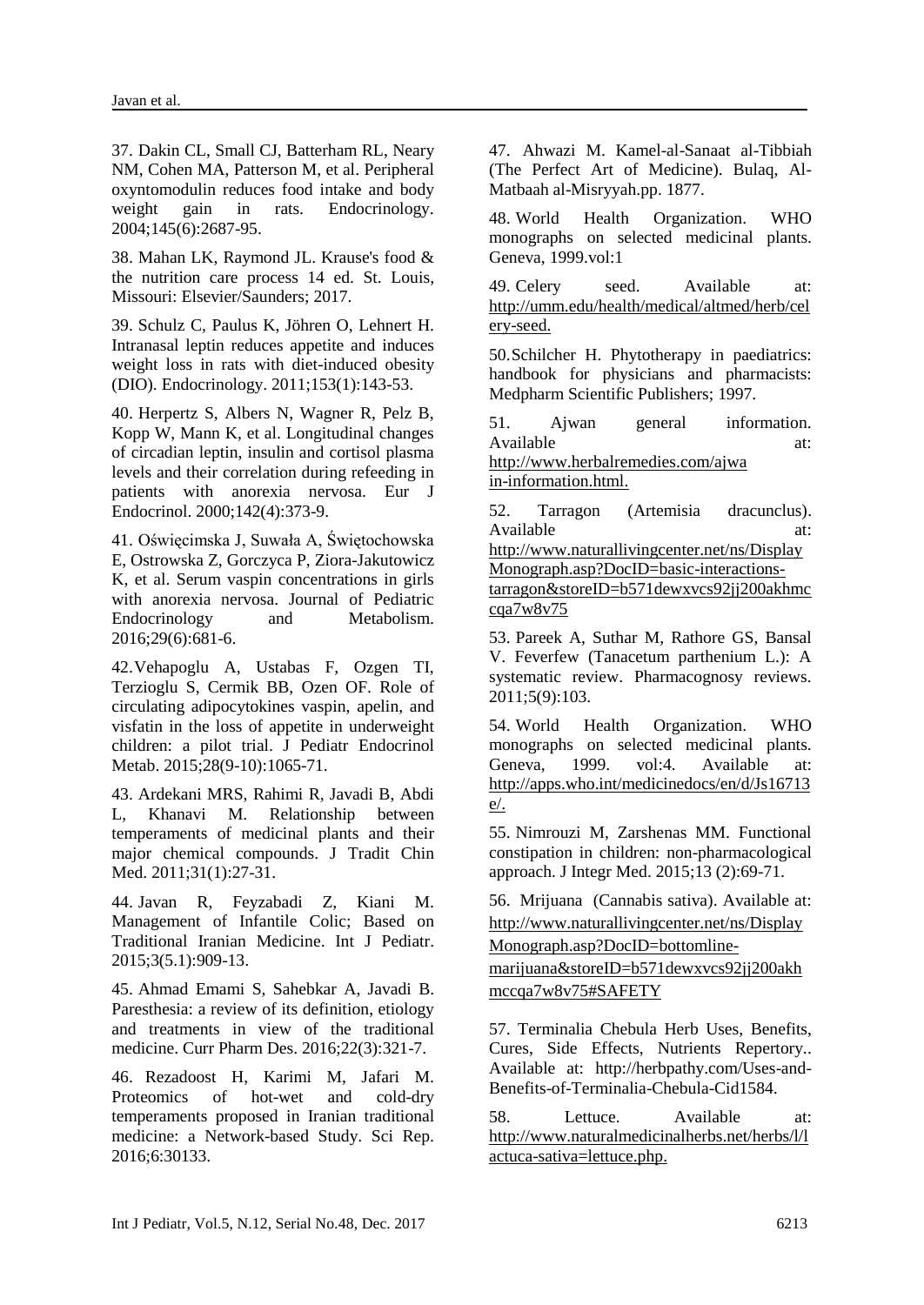59. Koch J. Community Herbal Monograph on Artemisia absinthium L., herba. European Medicines Agency, London, UK; 2009.

60. Clark D. Herbal Healing for Children: A Parent's Guide to Treatments for Common Childhood Illnesses. Book Publishing Company; 2011.

61. Savory (Satureja spp., Satureja hortensis, Satureja Montana). Available at:

http://www.livingnaturally.com/ns/DisplayMo nograph.asp?StoreID=3ED1FF6A18BD42979 FFF73C8E8CD4512&DocID=bottomlinesavory.

62. Black mulberry (Morus nigra). Available at:

http://www.naturallivingcenter.net/ns/Display Monograph.asp?DocID=bottomline-

blackmulberry&storeID=b571dewxvcs92jj200 akhmccqa7w8v75.

63. Assessment Report for Rhubarb (Rhei radix). Available at: http://www.ema.europa.eu/docs/en\_GB/docum ent\_library/Herbal\_-

\_HMPC\_assessment\_report/2009/12/WC5000 18404.pdf

64. Hawthorn (Crataegus app.). Available at: http://www.naturallivingcenter.net/ns/Display Monograph.asp?DocID=bottomlinehawthorn&storeID=B571DEWXVCS92JJ200 AKHMCCQA7W8V75.

65. Zohalinezhad ME, Imanieh MH, Samani SM, Mohagheghzadeh A, Dehghani SM, Haghighat M, et al. Effects of Quince syrup on clinical symptoms of children with symptomatic gastroesophageal reflux disease: A double-blind randomized controlled clinical trial. Complement Ther Clin Pract. 2015;21(4):268-76.

66. Boyano‐Martínez T, Pedrosa M, Belver T, Quirce S, García‐Ara C. Peach allergy in Spanish children: tolerance to the pulp and molecular sensitization profile. Pediatr Allergy Immunol. 2013;24(2):168-72.

67. Suryawanshi JAS. An overview of Citrus aurantium used in treatment of various diseases. Afr J Plant Sci. 2011;5(7):390-5.

68. An B, Kim J, Oh S, Kang C, Cho S, Kim S. Effects of Onion Extracts on Growth Performance, Carcass Characteristics and Blood Profiles of White Mini Broilers. Australas J Anim Sci. 2015;28(2):247.

69. Nematy M, Kamgar M, Mohajeri S, Tabatabaei Zadeh S, Jomezadeh MR, Akbarieh Hasani O, et al. The effect of hydroalcoholic extract of Coriandrum sativum on rat appetite. Avicenna J Phytomed. 2013;3(1):91-7.

70. Taraghdari SB, Nematy M, Mazidi M, Kamgar M, Soukhtanloo M, Hosseini M, et al. The effect of hydro-alcoholic extract of Artemisia absinthium on appetite in male rats. Avicenna J Phytomed. 2015;5(2):78.

71. Amasaib E.O., Abd Elrahaman B.H., Abdelhameed A.A., Atta Elmnan B.A., Mahala A.G. Effect of Dietary levels of Spearmint (Mentha spicata) On Broiler chicks. Online Journal of Animal and Feed Research. 2013;3(4):193-6.

72. Odabasoglu F, Halici Z, Cakir A, Halici M, Aygun H, Suleyman H, et al. Beneficial effects of vegetable oils (corn, olive and sunflower oils) and  $\alpha$ -tocopherol on antiinflammatory and gastrointestinal profiles of indomethacin in rats. European Journal of Pharmacology. 2008;591(1):300-6.

73. Arsić I, Žugić A, Antić DR, Zdunić G, Dekanski D, Marković G, et al. Hypericum Perforatum L. Hypericaceae/Guttiferae Sunflower, Olive and Palm Oil Еxtracts Attenuate Cold Restraint Stress–Induced Gastric Lesions. Molecules. 2010;15(10):6688-98.

74. Tansaz M, Akhtari E, Bioos T, Mokaberinejad R. The efficacy of Cydonia oblonga extract on infant's reflux: a pilot study. Iran J Pediatr, 2014; 23:16.

75. Carrasco-Pozo C, Speisky H, Brunser O, Pastene E, Gotteland M. Apple peel polyphenols protect against gastrointestinal mucosa alterations induced by indomethacin in rats. J. Agric. Food Chem.2011;59(12):6459- 66.

76. Jevas C. Anti-diabetic effects of Allium cepa (onions) aqueous extracts on alloxaninduced diabetic Rattus novergicus. Journal of Medicinal Plants Research. 2011;5(7):1134-9.

77. Lenkova M, Bystrická J, Tomáš T, Hrstkova M. Evaluation and comparison of the content of total polyphenols and antioxidant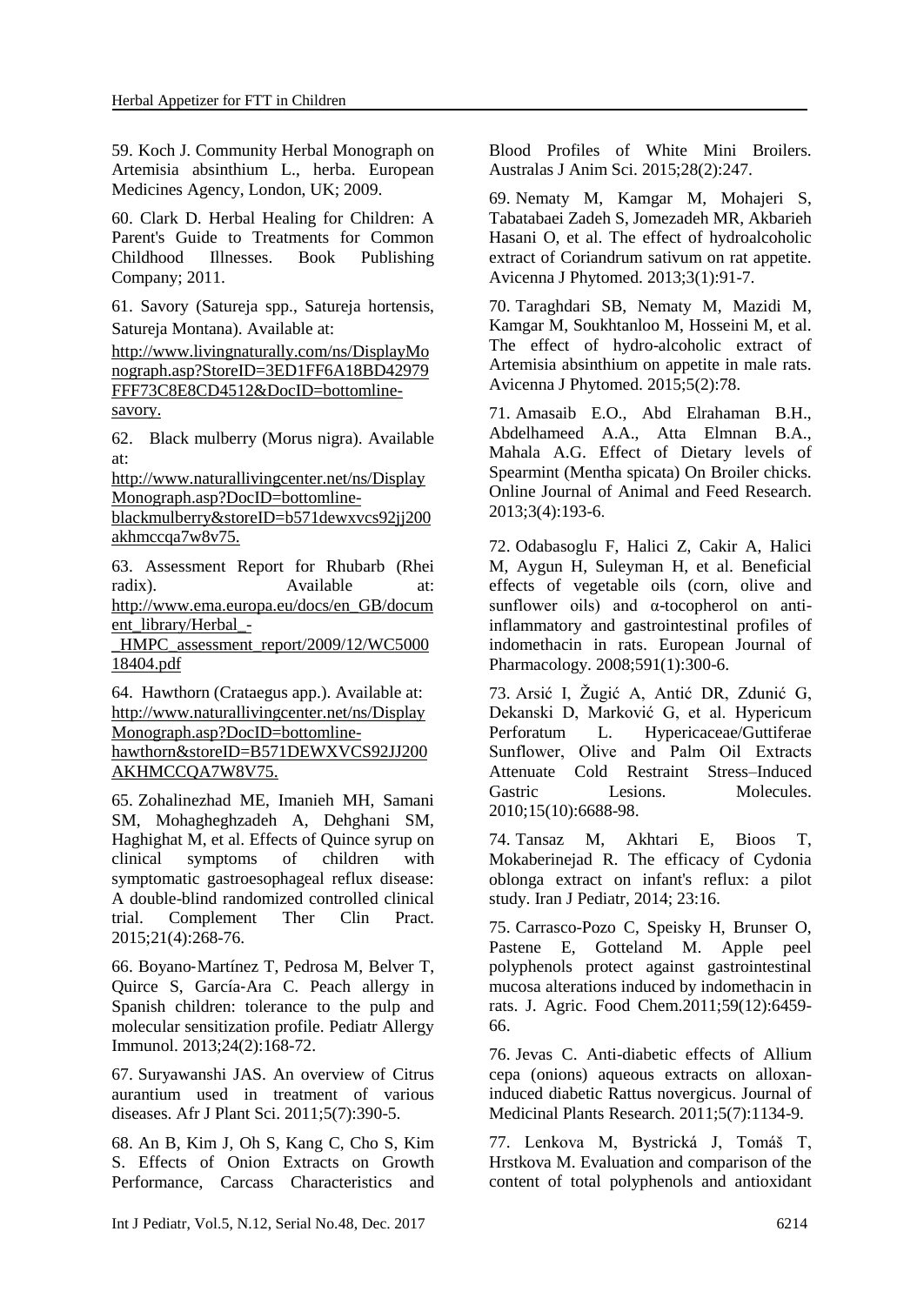activity of selected species of the genus Allium. Journal of Central European Agriculture. 2016;17(4).

78. Kumar KS, Bhowmik D, Tiwari P. Allium cepa: a traditional medicinal herb and its health benefits. Journal of Chemical and Pharmaceutical Research. 2010;2(1):283-91.

79. Griffiths G, Trueman L, Crowther T, Thomas B, Smith B. Onions—a global benefit to health. Phytother Res. 2002;16(7):603-15.

80. Kanerva L, Soini M. Occupational protein contact dermatitis from coriander. Contact dermatitis. 2001;45(6):354-5.

81. Ebo D, Bridts C, Mertens M, Stevens W. Coriander anaphylaxis in a spice grinder with undetected occupational allergy. Acta clinica belgica. 2006;61(3):152-6.

82. Moneret-Vautrin D, Morisset M, Lemerdy P, Croizier A, Kanny G. Food allergy and IgE sensitization caused by spices: CICBAA data (based on 589 cases of food allergy). Allergie et immunologie. 2002;34(4):135-40.

83. Agostoni C, Berni Canani R, Fairweather-Tait S, Heinonen M, Korhonen H, La Vieille S, et al. Scientific Opinion on the safety of "coriander seed oil" as a Novel Food ingredient. EFSA J. 2013;11(10):3422.

84. Laribi B, Kouki K, M'Hamdi M, Bettaieb T. Coriander (Coriandrum sativum L.) and its bioactive constituents. Fitoterapia. 2015;103:9- 26.

85. Hosseinzadeh H, Madanifard M. Anticonvulsant effects of Coriandrum sativum L. seed extracts in mice. Arch Irn Med. 2000; 3(4); 81-84.

86. Anilakumar K, Nagaraj N, Santhanam K. Effect of coriander seeds on hexachlorocyclohexane induced lipid peroxidation in rat liver. Nutr Res. 2001;21(11):1455-62.

87. Pathan A, Kothawade K, Logade MN. Anxiolytic and analgesic effect of seeds of Coriandrum sativum Linn. Int J Res Pharm Chem. 2011;1:1087-99.

88. Emamghoreishi M, Heidari-Hamedani G. Sedative-hypnotic activity of extracts and essential oil of coriander seeds. Iran J Med Sci. 2015;31(1):22-7.

89. Omer B, Krebs S, Omer H, Noor T. Steroid-sparing effect of wormwood (Artemisia absinthium) in Crohn's disease: a double-blind placebo-controlled study. Phytomedicine. 2007;14(2):87-95.

90. Kharoubi O, Slimani M, Aoues A. Neuroprotective effect of wormwood against lead exposure. Journal of Emergencies, Trauma and Shock. 2011;4(1):82.

91. Krechina E, Belorukov V. Artemisia absinthium L. in complex treatment of inflammatory periodontal disease. [Stomatologiia \(Mosk\).](https://www.ncbi.nlm.nih.gov/pubmed/23011328) 2012;91(4):22-4.

92. Canadanovic‐Brunet JM, Djilas SM, Cetkovic GS, Tumbas VT. Free-radical scavenging activity of wormwood (Artemisia absinthium L) extracts. J Sci Food Agric. 2005;85(2):265-72.

92. Lachenmeier DW, Uebelacker M. Risk assessment of thujone in foods and medicines containing sage and wormwood–evidence for a need of regulatory changes? Regulatory Toxicology and Pharmacology. 2010;58(3):437-43.

94. Goud BJ, Swamy BC. A review on history, controversy, traditional use, ethnobotany, phytochemistry and pharmacology of Artemisia absinthium Linn. Int. J. Adv. Res. Eng. Appl. sci. 2015;4(5):77-107.

95. Karousou R, Balta M, Hanlidou E, Kokkini S. Mints", smells and traditional uses in Thessaloniki (Greece) and other Mediterranean countries. Journal of ethnopharmacology. 2007;109(2):248-57.

96. Spirling LI, Daniels IR. Botanical perspectives on health peppermint: more than just an after-dinner mint. J R Soc Promot Health. 2001;121(1):62-3.

97. Turkoglu S. Assessment of wild mint from Tunceli as source of bioactive compounds, and its antioxidant Activity. Cell Mol Biol (Noisyle-grand). 2014;61(8):63-8.

98. Snoussi M, Noumi E, Trabelsi N, Flamini G, Papetti A, De Feo V. Mentha spicata essential oil: chemical composition, antioxidant and antibacterial activities against planktonic and biofilm cultures of Vibrio spp. strains. Molecules. 2015; 20(8):14402-24.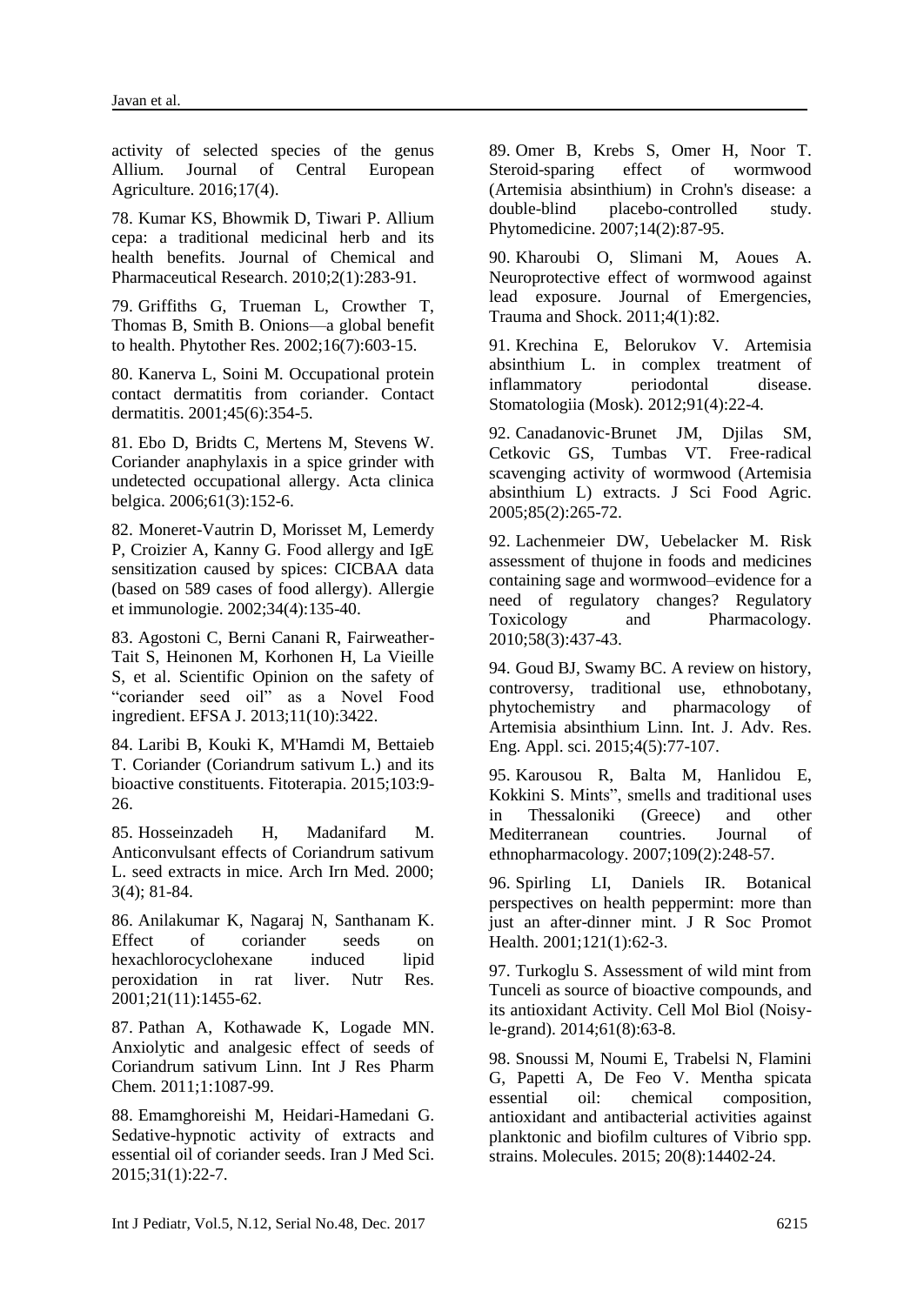99. Khurshid A, Banday M, Adil S, Untoo M, Afzal I. Mint Leaves (Mentha piperita) as Herbal Dietary Supplement: Effect on Performance and Economics of Broiler Chicken Production. Pakistan Journal of Nutrition. 2016;15(9):810-5.

100. Ryan D, Robards K. Critical Review. Phenolic compounds in olives. Analyst. 1998;123(5):31R-44R.

101. Covas M-I, Nyysso⊡nen K, Poulsen HE, Kaikkonen J, Zunft H-JF, Kiesewetter H, et al. The effect of polyphenols in olive oil on heart disease risk factors: a randomized trial. Ann Intern Med. 2006;145(5):333-41.

102. Covas M-I. Bioactive effects of olive oil phenolic compounds in humans: reduction of heart disease factors and oxidative damage. Inflammopharmacology. 2008;16(5):216-8.

103. Ghanbari R, Anwar F, Alkharfy KM, Gilani A-H, Saari N. Valuable nutrients and functional bioactives in different parts of olive (Olea europaea L.)—a review. Int. J. Mol. Sci. 2012;13(3):3291-340.

104. Dekanski D, Janicijevic-Hudomal S, Tadic V, Markovic G, Arsic I, Mitrovic DM. Phytochemical analysis and gastroprotective activity of an olive leaf extract. J Serb Chem Soc. 2009;74(4):367-77.

105. Sharma R, Joshi V, Rana J. Nutritional composition and processed products of quince (Cydonia oblonga Mill.). Indian J Nat Prod Resour. 2011;2(3):354-7.

106. Szychowski PJ, Munera-Picazo S, Szumny A, Carbonell-Barrachina ÁA, Hernández F. Quality parameters, biocompounds, antioxidant activity and sensory attributes of Spanish quinces (Cydonia oblonga Miller). Sci Hort. 2014;165:163-70.

107. Wojdyło A, Oszmiański J, Bielicki P. Polyphenolic composition, antioxidant activity, and polyphenol oxidase (PPO) activity of quince (Cydonia oblonga Miller) varieties. J Agric Food Chem. 2013;61(11):2762-72.

108. Zaidi SFH, Yamada K, Kadowaki M, Usmanghani K, Sugiyama T. Bactericidal activity of medicinal plants, employed for the treatment of gastrointestinal ailments, against Helicobacter pylori. J Ethnopharmacol. 2009;121(2):286-91.

109. Babarikina A, Nikolajeva V, Babarykin D. Anti-Helicobacter activity of certain food plant extracts and juices and their composition in vitro. J Nutr Food Sci. 2011;2(08):868.

110. Boyer J, Liu RH. Apple phytochemicals and their health benefits. Nutrition J. 2004;3(1):1.

111. Hyson DA. A comprehensive review of apples and apple components and their relationship to human health. ADV Nutr. 2011; 2(5):408-20.

112. Kim K, Lee J, Paik HY, Yoon J, Ryu B, Shim JE. Effects of multiple herb formula SEC-22 supplementation on dietary intake, picky eating behaviors, and growth indices in thin preschool children. Nutrition research and practice. 2015;9(4):393-9.

113. Depoortere I. Taste receptors of the gut: emerging roles in health and disease. Gut. 2014;63(1):179-90.

114. Ishimaru Y. Molecular mechanisms underlying the reception and transmission of sour taste information. Biosci Biotechnol Biochem. 2015;79(2): 171-6.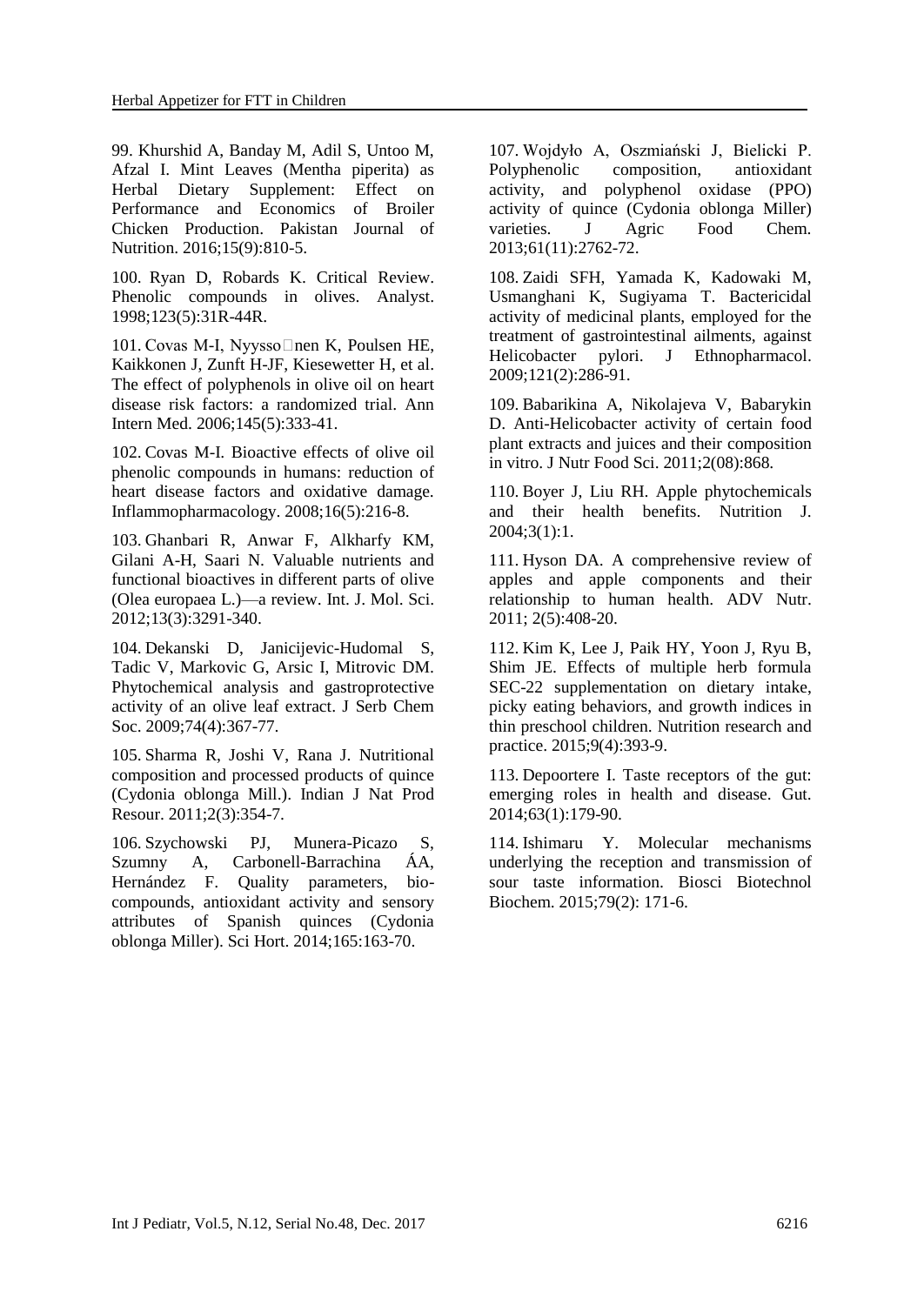#### Javan et al.

| Family              | Scientific name                           | Common name       | TPM name   | Family               | Part used            | References              | Administration for<br>children                                |
|---------------------|-------------------------------------------|-------------------|------------|----------------------|----------------------|-------------------------|---------------------------------------------------------------|
| Amaryllidaceae      | Allium cepa L.                            | Onion             | Basal      | Hot and dry          | Bulb                 | Can/Mak/Tuh/Abn         | Could be administrated<br>(47)                                |
| Amaryllidaceae      | Allium ampeloprasum ssp<br>persicum       | Leek              | Korras     | Hot and dry          | Seed                 | Mak/Tuh                 | No evidence found                                             |
| Anacardiaceae       | Mangifera indica                          | Mango             | Anbaj      | Hot and dry          | Fruit as a<br>pickle | Mak/Tuh                 | No evidence found                                             |
| Anacardiaceae       | Pistacia lenticus Desf.                   | Mastic tree       | Mastakee   | Hot and dry          | Oleogum<br>Resin     | Can/Mak/Tuh/Haw         | No evidence found                                             |
| Anacardiaceae       | Rhus coriaria L.                          | Sumac             | Somagh     | Cold and dry         | Fruit                | Can/Mak/Tuh/Abn/<br>Haw | No evidence found                                             |
| Apiaceae            | Carum carvi L                             | Caraway<br>Celery | Ceravia    | Hot and dry          | Fruit                | Mak/Tuh                 | Not recommended                                               |
| Apiaceae            | Apium graveolens L.                       | Celery            | Karafs     | Hot and dry          | Herb, seed           | Mak/Tuh                 | No evidence found $\overline{(48)}$                           |
| Apiaceae            | Coriandrum sativum L.                     | Coriander         | Kozbore    | Hot/ Cold<br>and dry | Leaf                 | Mak/Tuh                 | Could be administered<br>(49)                                 |
| Apiaceae            | Trachyspermum ammi                        | Ajwain,           | Nankhah    | Hot and dry          | Fruit                | Mak/Tuh                 | Safety is not known (50)                                      |
| Asteraceae          | Artemisia dracunculus L.                  | Tarragon          | Tarkhoon   | Hot and dry          | Leaf                 | Mak/Tuh                 | Insufficient available<br>evidence (51)                       |
| Asteraceae          | Tanacetum parthenium (L.)<br>Sch. Bip.    | feverfew          | Oghhovan   | Hot and dry          | Flower               | Mak/Tuh/Abn             | Not recommended<br>in children younger than<br>2 years $(52)$ |
| Asparagaceae        | Hyacinthus Tourn.ex L.                    | Hyacinth          | Sonbol     | Hot and dry          | Flower               | Mak/Tuh                 | No evidence found                                             |
| Berberidaceae       | Berberis vulgaris                         | Barberry          | Anbarbaris | Cold and dry         | Fruit                | Mak/Tuh/Abn             | Not recommended (53)                                          |
| <b>Brassicaceae</b> | Alyssum homolocarpum                      | Alyssum           | Ghoddoumeh | Hot and wet          | Seed                 | Mak/Tuh                 | No evidence found                                             |
| <b>Brassicaceae</b> | Descurainia sophia (L.) Webb<br>ex Prantl | Flixweed          | Khobbe     | Hot and wet          | Seed                 | Mak/Tuh                 | Could be administered<br>(54)                                 |

### **Table-1**: Medicinal Plants Indicated for enhancing appetite in TPN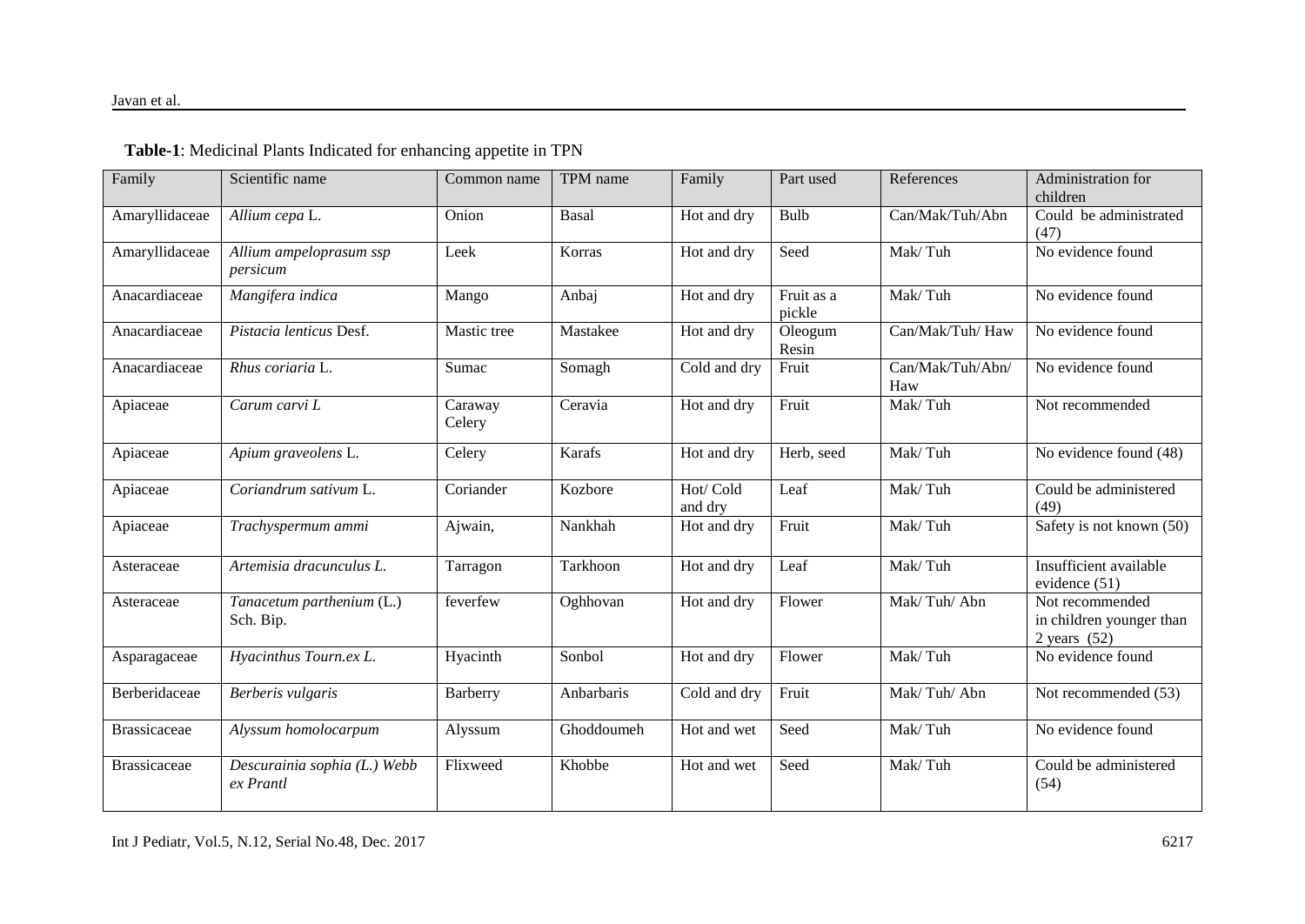| <b>Brassicacea</b> | Raphanus satives                       | Radish                      | Fojl                       | Hot and dry     | Seed/leave                   | Can/Mak/Abn/Haw  | Could be administered<br>(49)                    |
|--------------------|----------------------------------------|-----------------------------|----------------------------|-----------------|------------------------------|------------------|--------------------------------------------------|
| Cannabaceae        | Cannabis sativa                        | Hemp                        | Ghennab                    | Cold and dry    | leave                        | Mak/Tuh          | Not recommended (55)                             |
| Combretaceae       | Terminalia bellirica (Gaertn.)<br>Roxb | <b>Bastard</b><br>myrobalan | Balilaj                    | Cold and dry    | Fruit                        | Mak/Tuh          | Not recommended (56)                             |
| Compositae         | Lactuca sativa L.                      | Lettuce                     | Khas                       | Cold and<br>wet | Leaf                         | Can/Mak/Tuh/Haw  | Could be administered<br>(57)                    |
| Compositae         | Artemisia absinthium L.                | Wormwood                    | Afsantin                   | Hot and dry     | Herb (seed,<br>flower, leaf) | Can/Mak/Tuh/ Haw | Controversy (49, 58)                             |
| Fabaceae           | Cicer arietinum L.                     | Chickpea                    | Hemmas                     | Hot and dry     | Seed                         | Mak/Tuh          | Could be adminestrated                           |
| Lamiaceae          | Mentha pulegium                        | Pennyroyal                  | Foodanaj                   | Hot and dry     | Flower/leaf                  | Can/Haw          | Not recommended(59)                              |
| Lamiaceae          | Mentha spicata L.                      | Mint                        | Naana barree               | Hot and dry     | Leaf                         | Mak/Tuh          | Could be administered<br>(59)                    |
| Lamiaceae          | Satureja hortensis L.                  | Summer savory               | Marzeh                     | Hot and dry     | Herb, seed                   | Mak/Tuh          | Insufficient available<br>evidenence (60)        |
| Lamiaceae          | Zataria multiflora Boiss               | Saatar                      | Saatar                     | Hot and dry     | Herb, seed)<br>flower)       | Mak/Tuh          | No evidence found                                |
| Lamiaceae          | Ziziphora clinopodioides Lam.          | Wild Thyme                  | Moshktrameshee/<br>Kakouty | Hot and dry     | Herb                         | Mak/Tuh          | No evidence found                                |
| Moraceae           | Morus nigra                            | <b>Black mulberry</b>       | Shahtut                    | Cold and<br>dry | Fruit                        | Can/Mak/Tuh/Haw  | Not enough scientific<br>evidence to safely (61) |
| Oleaceae           | Olea europeae                          | Olive                       | Zeytoon                    | Hot and dry     | Fruit                        | Can/Mak/Tuh/Haw  | Recommended                                      |
| Polygonaceae       | Rheum ribes L.                         | Rhubarb                     | Reebass                    | Cold and dry    | Root                         | Mak/Tuh          | Not recommended<br>(62)                          |
| Polygonaceae       | Rumex conglomeratus Murray             | Clustered dock              | Torshak                    | Cold and dry    | Fruit                        | Mak/Tuh/Haw      | No evidence found                                |
| Phyllanthaceae     | Phyllanthus emblica                    | Emblic or<br>myrobalan      | Amelaj                     | Cold and<br>dry | Fruit                        | Can/Tuh/Haw      | No evidence found                                |
| Rosaceae           | Crataegus microphylla K.Koch.          | Hawthorn                    | Zaroor                     | Cold and dry    | Fruit                        | Mak/Tuh          | Not recommended (63)                             |
| Rosaceae           | Cydonia oblonga Mill.                  | Quince                      | Safarjal                   | Cold and dry    | Fruit                        | Can/Mak/Tuh/ Haw | Could be administered<br>(64)                    |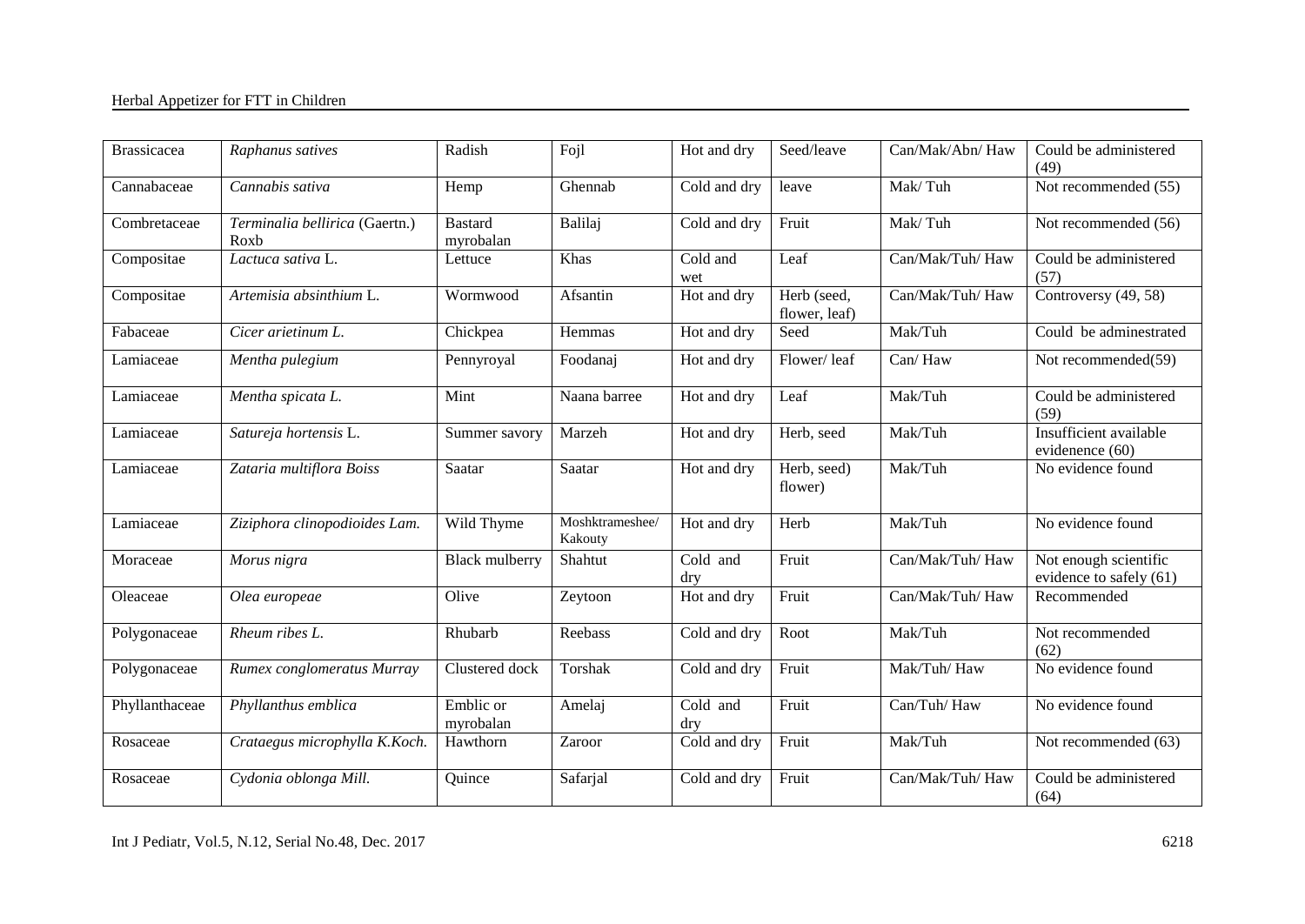| Rosaceae      | Malus domestica Borkh.                | Apple                        | Toffah    | Sweet:<br>hot and wet           | Fruit                  | Can/Mak/Abn/ Haw        | Adminestrated          |
|---------------|---------------------------------------|------------------------------|-----------|---------------------------------|------------------------|-------------------------|------------------------|
| Rosaceae      | Prunus cerasus                        | Sour Cherry                  | Ghaarasia | Cold and dry                    | Resin                  | Mak/Tuh/Haw             | No evidence found      |
| Rosaceae      | Prunus persica                        | Peach                        | Khookh    | Cold and<br>wet                 | Fruit                  | Can/Mak/Tuh/ Haw        | May cause allergy (65) |
| Rutaceae      | Citrus aurantium L.                   | <b>Bitter Orange</b><br>Peel | Narenj    | Hot and dry                     | Sweat of<br>flower     | Mak/Tuh                 | Not recommended (66)   |
| Rutaceae      | Citrus medica L.                      | Citron                       | Otroj     | Hot and dry<br>/cold and<br>dry | Rind of<br>fruit/fruit | Can/Mak/Tuh/Abn/<br>Haw | No evidence found      |
| Rutaceae      | Ruta graveolens L.                    | Common Rue                   | Sodaab    | Hot and dry                     | Leaf                   | Can/Mak/Tuh             | No evidence found      |
| Vitaceae      | Vitis vinifera L.                     | Vine grape<br>Verjuice       | Hesroum   | Cold and<br>dry                 | Vinegar Sauce          | Mak/Tuh                 | No evidence found      |
| Zingiberaceae | Curcuma zedoaria (Christm.)<br>Roscoe | Zedoary                      | Jadvar    | Hot and dry                     | Rhizome                | Mak/Tuh                 | No evidence found      |

Can: Canon, Haw: Al-Hawi fi al-tibb, Abn: al-Abniah, Tuh: Tuhfeh-ye Hakim Mu'min, Mak: Makhzan-Al-Advie.